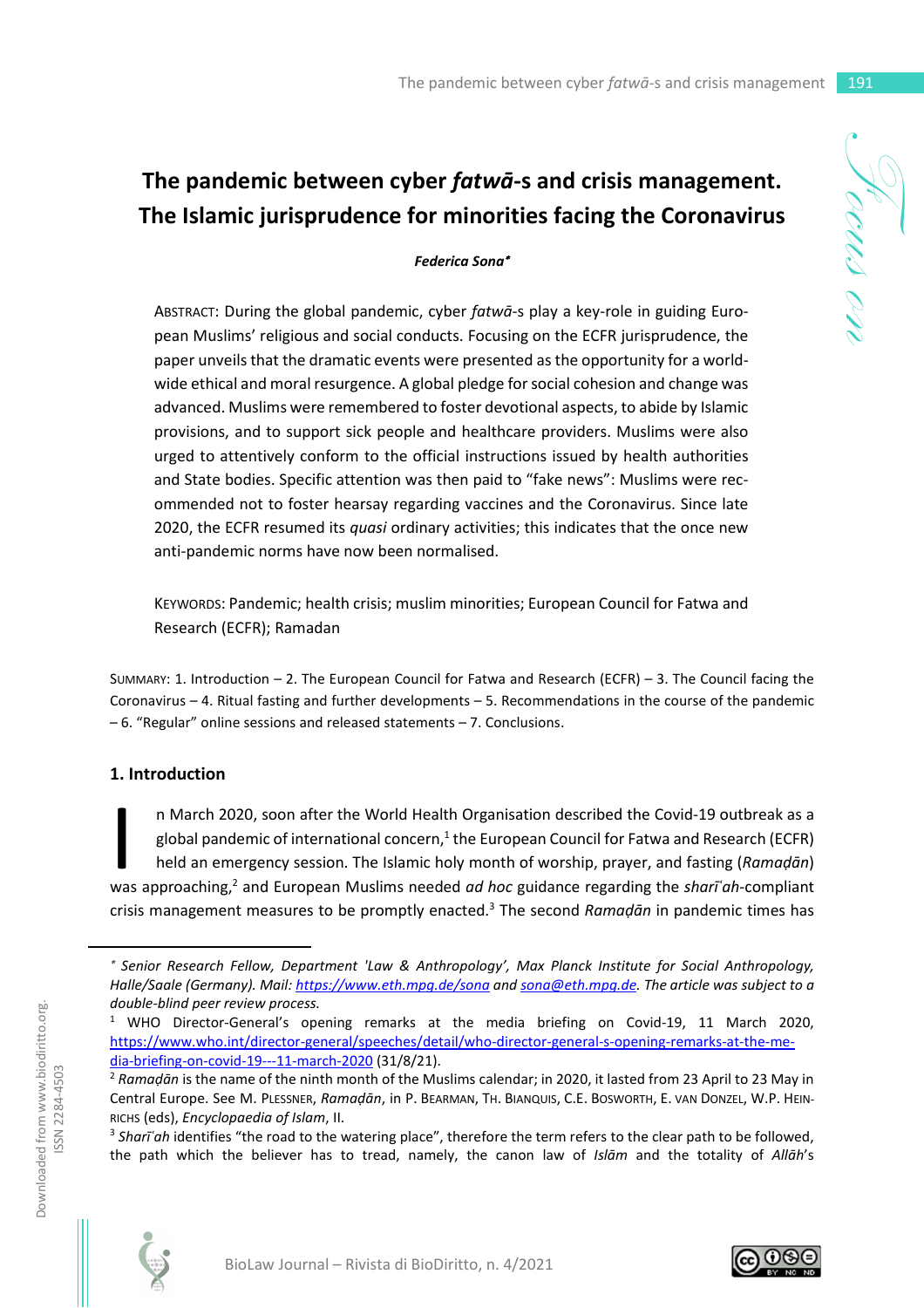now passed,<sup>4</sup> and the ECFR has resumed its "*quasi*-ordinary" activities. Adopting the Islamic viewpoint and analysing the Council material mostly available in Arabic language,<sup>5</sup> the proposed essay intends to investigate the immediate responses to the Coronavirus emergency and the prospective series of measures as specifically developed by European Islamic authorities.

Since the outburst of Covid-19, studies addressing religious communities' responses to the pandemic mushroomed. The topics broadly ranged from religious tourism to the health of ethnic groups and faith communities; from disease-containment measures (such as the closure of worship places) to moral and spiritual support to medical staff; from emergency burial provisions to the issue of care of elderly and fragile people, from (im)migration flows to vaccination. Whilst coping with the socio-economic impact of the pandemic and its global responses, Islamic scholars had to provide specific guidance by issuing legal opinions (*fatāwā*; the term *fatwā*-s is also used in English language and this will be used throughout the text),<sup>6</sup> resolutions (*qarārāt*) and recommendations (*tawṣiyāt*) on urgent matters concerning Islamic medical ethics and the precise tasks and responsibility of European Muslims in light of the Islamic jurisprudence. The questions submitted to the Council indeed regarded *sharīʿah*-compliant therapies, ritual fasting, clinic and ethic responsibility, health supplements, Islamophobia, Islamic finance and Western economy-support mechanisms.

The key-role played by cyber *fatwā*-s in self-isolation and restriction times, as well as the position of religious authorities in guiding European Muslims' responses and social conducts during the Covid-19 transnational crisis and the post-pandemic future, deserve thus to be scrutinised and brought to light. More specifically, the present paper pays attention to the official statements released by the European Council for Fatwa and Research from March 2020 to October 2021, whilst pending the next Session to be held in December 2021. The following sections therefore focus on the Islamic guidance issued by the ECFR whose sessions were held remotely via networking technology for the first time during the outburst of the pandemic. The proposed analysis aims at identifying *sharīʿah*-compliant strategies for health crisis management as developed by the recently re-organised transnational institution committed to elaborate the Islamic jurisprudence specifically for Muslim minorities.<sup>7</sup> Attention will be firstly paid to the European Council for Fatwa and Research and then the focus will shift to the legal opinions, resolutions and recommendations published by the ECFR during the pandemic years 2020 and 2021.



commandments. See J. SCHACHT, *S̲h̲arīʿa*, in M.TH. HOUTSMA, T.W. ARNOLD, R. BASSET, R. HARTMANN (eds), *Encyclopaedia of Islam*, I, 1913-1936. In Italian, see R. ALUFFI BECK-PECCOZ, *Šarī'a*, in *Enciclopedia del Diritto*, VIII, 2015, 741-754; F. CASTRO, *Diritto musulmano*, in *Digesto*, VI, 1990.

<sup>4</sup> In 2021, the month of *Ramaḍān* began on 13 April and ended on 13 May. See *infra* sections Nos. 4-6.

<sup>&</sup>lt;sup>5</sup> The quotations reported in the text have been translated from Arabic to English language by the author.

<sup>6</sup> A *fatwā* (Arabic pl. *fatāwā*) is a formal legal opinion given by a *muftī* (or canon lawyer of standing) in answering to a question submitted to him either by a judge or by a private individual. See D.B. MACDONALD, *Fatwā*, in M.TH. HOUTSMA, T.W. ARNOLD, R. BASSET, R. HARTMANN (eds), *Encyclopaedia of Islam*, I, 1913-1936. A resolution (*qarār*) is a Council collective deliberation not bound by any specific question on issues that require an authoritative Islamic position. For details on ECFR deliberations, see i.a. A. CAEIRO, *The making of the fatwa: The minority fiqh project and the making of an Islamic counterpublic*, in *Archives de sciences sociales des religions*, 155, Jull/Sept 2011, 81- 100, at 89-96.

<sup>&</sup>lt;sup>7</sup> During the ECFR meeting, held in Istanbul on 9 November 2018, a new leadership for the European Council for Fatwa and Research was indeed elected, <u>https://www.e-cfr.org/blog/2018/12/05/ أملٌ جديدةً قيادةً-المجلس</u>/ (31/8/21).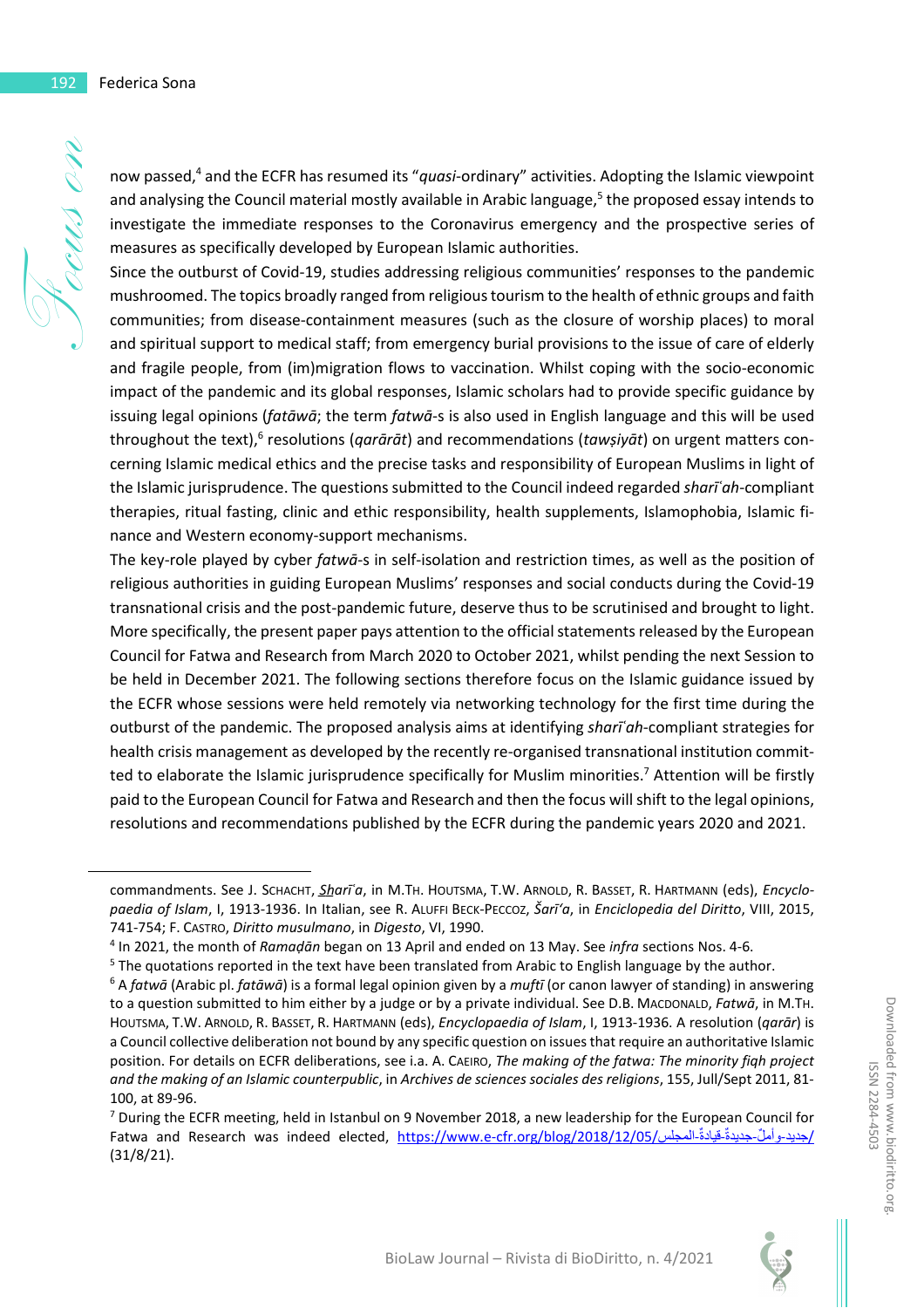#### **2. The European Council for Fatwa and Research**

The European Council for Fatwa and Research (ECFR) has been defined as "one of the most renowned and the only 'supranational' *fiqh<sup>8</sup>* council in Europe", which was established to be the main independent body of jurisconsultancy for Muslims in Western Europe.<sup>9</sup> Its principal aim is to cater for the needs of Muslims living in the West by elaborating the Islamic jurisprudence of Muslim minorities.10 The socalled *fiqh al-aqalliyyāt* has indeed been described as "an attempt to think of Islamic norms in contexts where *Islām* is disconnected from the Sate and the majority society".<sup>11</sup>

In actual facts, the ECFR distinguishes itself form other authoritative *Sharīʿah* Councils and *fatwā*-issuing-institutions in Western countries by "adopting a distinctly European flavour".<sup>12</sup> More specifically, it has been underlined that the Council's decisions emphasise both facilitation – namely, "making the lives of Muslim minorities easier" – and proselytization – that is to say, "enhancing the prospect that non-Muslims convert to *Islām"*. 13 To Caeiro, the ECFR seeks to protect the Muslims' identity and, simultaneously, to integrate them into the European societies.<sup>14</sup>

It should be mentioned that lately the Council web-activity hit the headlines with regard to the socalled "Euro Fatwa App", which was launched in April 2019. This was described by GooglePlay as "a simplified and concise *fiqh*-guide issued by the European Council for Fatwa and Research (ECFR) to enable the European Muslims to adhere to the regulations and manners of Islam and to fulfil their duties as Muslim citizens, while taking care of the legal, customary and cultural specificities of





<sup>8</sup> The term *fiqh* refers to religious knowledge, especially to the knowledge of Islamic law as derived through legal reasoning, and the term *faqīh* (Arabic pl. *fuqahāʾ*) identifies who possesses such knowledge. See A. EL SHAMSY, *Fiqh, faqīh, fuqahāʾ*, in K. FLEET, G. KRÄMER, D. MATRINGE, J. NAWAS, E. ROWSON (eds), *Encyclopaedia of Islam*, III.

<sup>9</sup> K.L.J. KARMAN, *Interpreting Islamic law for European Muslims: The role and the work of the European Council for Fatwa and Research*, in *Yearbook of Muslims in Europe*, 3, 2011, 655–693, at 655.

 $10$  On the webpage of the ECFR details can be found regarding objectives and goals, as well as all the final statements of the Council sessions analysed in the present article; see https://www.e-cfr.org (31/8/21).

<sup>&</sup>lt;sup>11</sup> A. CAEIRO, B. GRAFF, *The European Council for Fatwa and Research and Yusuf al-Qaradawi, in R. PETER, R. ORTEGA* (eds), *Islamic movements of Europe: Public religion and Islamophobia in the modern world*, London, 2014, 119- 124, at 119. For a short summary in Italian language on Islamic *fiqh* in the UK and in the West, see respectively P. PAROLARI, *Shari'ah e corti islamiche in Inghilterra tra mito e realtà. Pluralità di ordinamenti giuridici e interlegalità nelle società multireligiose e multiculturali*, in *Materiali per una storia della cultura giuridica*, 2017, 157-191; A. RINELLA, *La shariʿa in Occidente*, Bologna, 2020, 164-169.

<sup>&</sup>lt;sup>12</sup> See A.H. KHAN, *Creating the image of European Islam: The European Council for Fatwa and Research and Ireland*, in J. NIELSEN (ed), *Muslim political participation in Europe*, 2013, 215-238.

<sup>13</sup> U. SHAVIT, I. ZAHALKA, *The European Council for Fatwa and Research and the evolution of fiqh al-aqalliyyat almuslima*, in R. TOTTOLI (ed), *Routledge Handbook of Islam in the West*, 2014, 356-377, at 376. On this, see also M. PAPA, *fiqh al-aqalliyyāt e il proselitismo islamico*, in *Quaderni di diritto e política ecclesiastica*, 28, 1, 2020, 163- 183.

<sup>&</sup>lt;sup>14</sup> It should be mentioned that the role played by the members of this institution in moulding and eventually delineating the image of European *Islām*, and even leading to a sort of politicisation of Muslim practices, had been highly debated; this discussion is beyond the scope of the present essay. For further details, see CAEIRO (2010), K.L.J. KARMAN, *Interpreting Islamic law for European Muslims: The role and the work of the European Council for Fatwa and Research*, cit., and KHAN, *Creating the image of European Islam: The European Council for Fatwa and Research and Ireland*. See also R. RUSLI, *Progressive Salafism in online fatwa*, in *Al-Jami'ah Journal of Islamic Studies*, 52, 1, 2014, 205-229.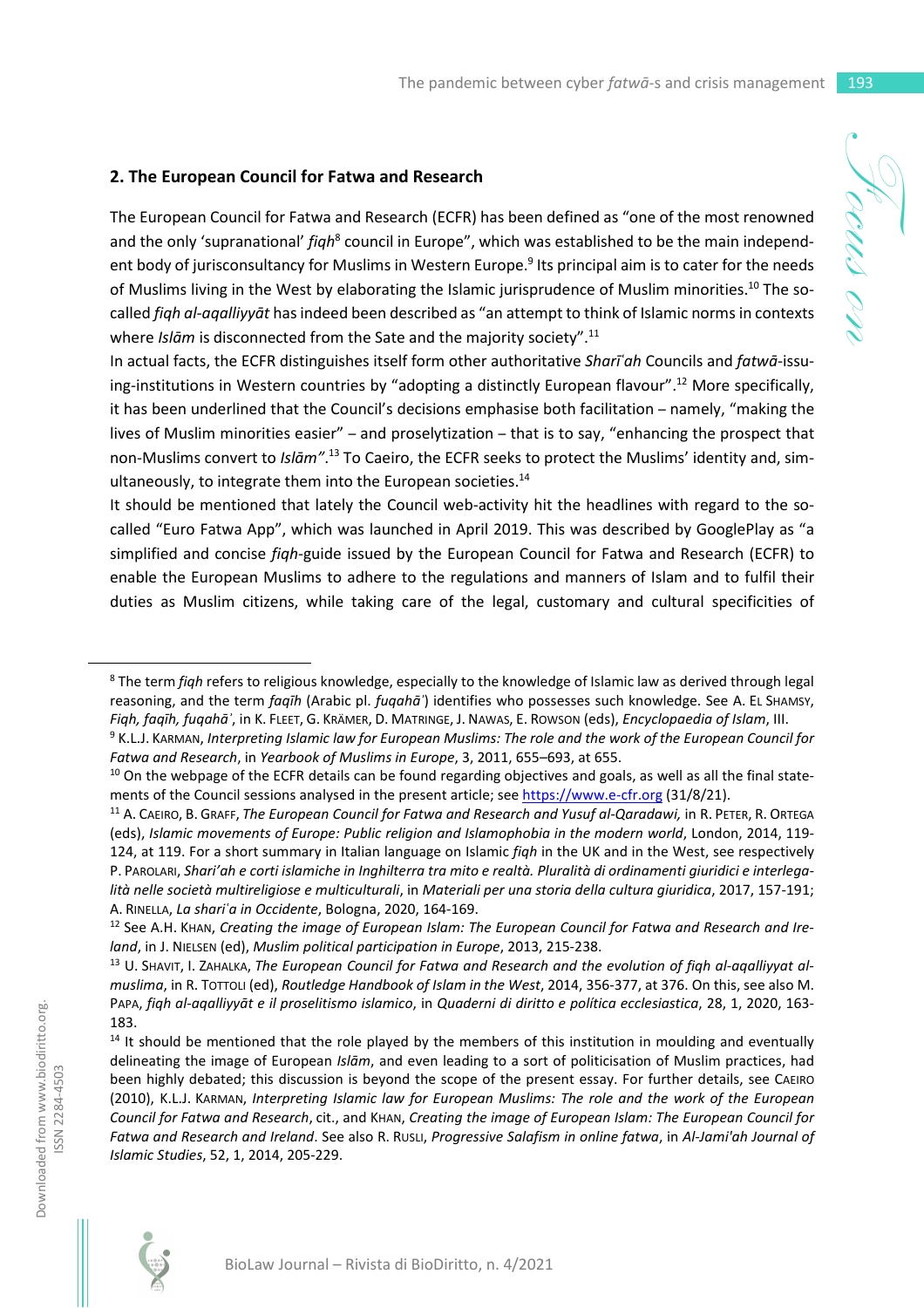European societies".<sup>15</sup> In point of fact, it has been highlighted that the proponents of the jurisprudence for Muslim minorities maintain that a specialised field of *fiqh* is necessary in order to provide answers and to develop a normative framework for preserving Islamic values in minority contexts, whilst adapting juridical opinions to new situations.<sup>16</sup> And this becomes specifically relevant in transnational contexts, where Muslims belonging to diverse religious denominations, or schools of Islamic thought, relocate to Europe from different Muslim-majority countries.<sup>17</sup>

From a historical perspective, the first meeting of the ECFR took place in London in March 1997 on the initiative of the Federation of Islamic Organisations in Europe (FIOE).<sup>18</sup> And, since then, sessions have taken place once or twice a year. From the early 2000s, the ECFR secretary-general finalises and disseminates the Council's general statement from the Islamic Cultural Centre of Ireland in Dublin.<sup>19</sup> During the present global crisis, the European Council for Fatwa and Research organised three sessions: two in early spring 2020 and one in late 2020, additional guidance on ritual fasting was then provided in February 2021. The next session is currently planned to take place in December 2021. The outcome of these decisions deserves to be properly studied by paying specific attention to emergency and regular sessions as held amid the Coronavirus pandemic.

As a matter of fact, in early 2020, a number of issues were raised by Muslims and submitted to the ECFR General Sectariat. Accordingly, in late March 2020,<sup>20</sup> an Emergency Session (ES) entitled "Jurisprudential developments of the Coronavirus Covid-19" was held by the ECFR as a response to the Coronavirus outbreak as a pandemic. This XXX Session was exceptionally convened "via Zoom communication technology" and shortly after followed by another online Supplementary Session (SS). As a result, a rich number of formal legal opinions, resolutions and recommendations were put forward by the ECFR between March and April 2020.

The legal opinions were primarily aimed at understanding epidemic and pandemic diseases whilst highlighting the role played by religion in managing the emergency. The issued *fatwā*-s also encompassed spiritual and practical instructions; whereas the recommendations listed specific provisions to be

<sup>19</sup> *Ivi* at 83, also with reference to the previous sentence.

<sup>&</sup>lt;sup>15</sup> GooglePlay continues: "The Euro Fatwa App contains all fatwas and decisions issued by the ECFR since 1417AH/1997 to date. The Council is a specialized independent Islamic body, composed of a large group of more than 30 known qualified scholars, working on the European arena, who enjoy the knowledge of legal jurisprudence (*fiqh*) as well as awareness of current environment", https://apps.apple.com/de/app/euro-fatwaapp/id1459535227?l=en, (31/8/21). For a commentary, see i.a. R. SANTORO, F. GRAVINO, *Internet, culture e religioni. Spunti di riflessione per un web interculturale*, in *Stato, Chiese e Pluralismo Confessionale*, 20, 2020, 1-20. <sup>16</sup> N. CALDER, J.A. KÉCHICHIAN, F.J. ZIADEH, A. SACHEDINA, J. HENDRICKSON, A.E. MAYER, I.A. RABB, *Law*, in *The Oxford Encyclopedia of the Islamic World.*

<sup>17</sup> In effect, the ECFR defines Western Europe as "a new local jurisdiction" also as a *raison d'être* among *fatwā*issuing bodies. See L. LARSEN, *Islamic jurisprudence and transnational flows: Exploring the European Council for Fatwa and Research*, in A. HELLUM, S.S. ALI, A.M.O. GRIFFITHS (eds), *From transnational relations to transnational laws: Northern European laws at the crossroads*, Farnham, 2011, 139-164.

<sup>18</sup> For an introduction, see i.a. A. CAEIRO, *Transnational Ulama, European Fatwas, and Islamic Authority: A case study of the European Council for Fatwa and Research'*, in M. VAN BRUINESSEN, S. ALLIEVI (eds), *Production and dissemination of Islamic knowledge in Western Europe*, London, 2011, 121-141.

<sup>20</sup> More precisely, from 1 to 4 *Sha'bān* 1441AH, corresponding to 25-28 March 2020.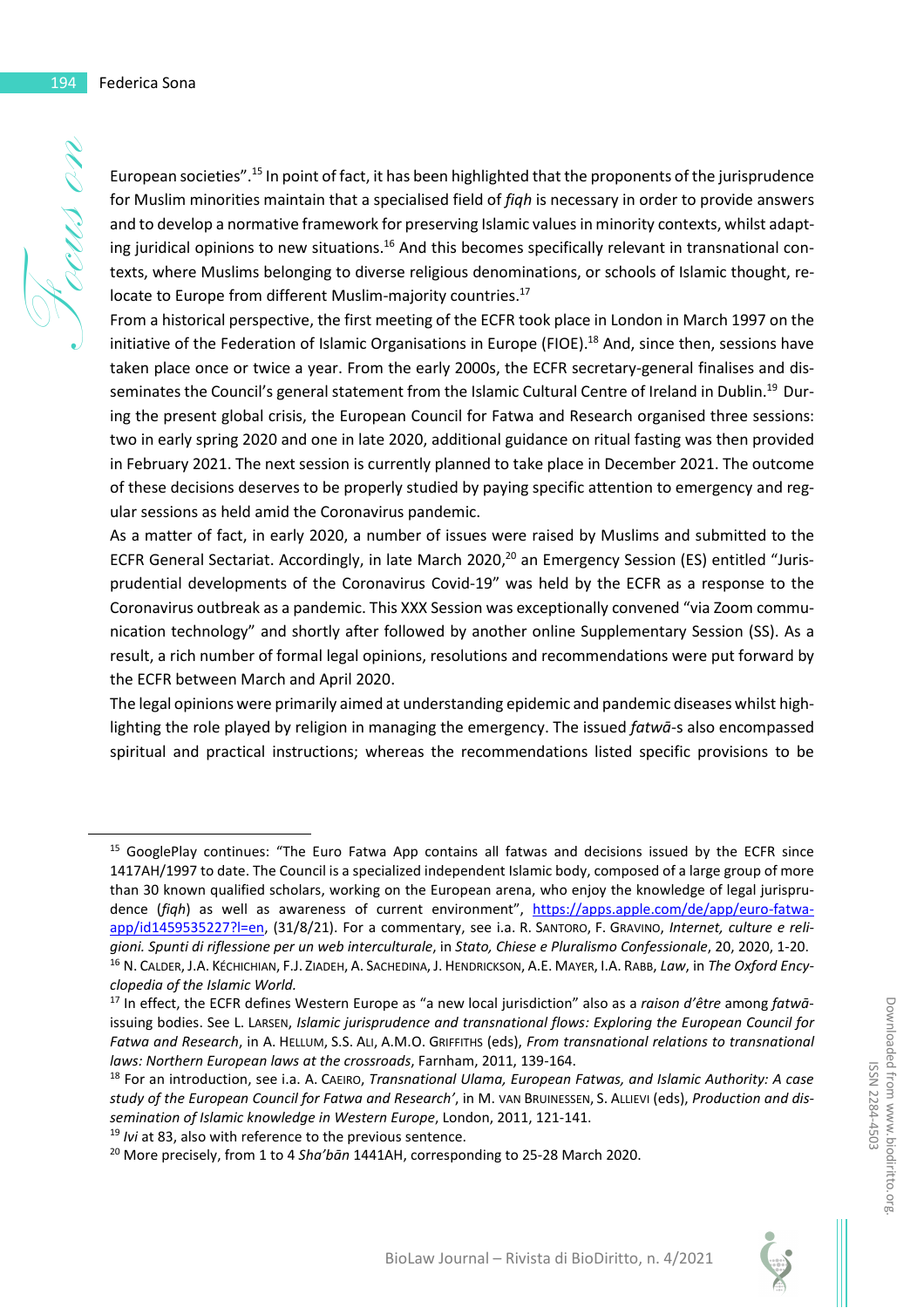followed by Muslims in the West "in light of this critical ordeal and difficult conditions that Europe and the world are going through". $21$ 

#### **3. The Council facing the Coronavirus**

During the March Emergency Session, the Council issued twenty-one *fatwā-s* and all specifically regarded the Coronavirus. First of all, the ECFR briefly introduced the Islamic understanding of plagues and epidemics. Building upon the *Qur'ān* and the *Sunnah*, 22 the scholars clarified that "the logical explanation of phenomena may relate to specific goals that the entire cosmic system seeks to have within a system of higher laws, which were originally designed to tighten the present towards the future".

The Council continued in explaining that "the Covid-19 or Corona epidemic is one of the laws of affliction" and it identified three main causes that generated this phenomenon: "corruption in dealing with the environment and natural resources, the injustice that we are witnessing of all kinds, and the underestimation of faith, morals and values". As a result, the ECFR elucidated that recently "the general cosmic equilibrium has been imbalanced". Nonetheless, a remedy did exist; the scholars in effect maintained that, "after a conscious awareness of reality according to divine law, we must strive to change that reality for the better, on all levels". Should this be the case, the virus "will circulate the circles of days, and it will go, God willing, as the plagues of all history have gone, and the sermons and lessons will remain for those who are considered". The global pandemic is thus to be understood as a divine lesson to be mastered by humanity.

The first *fatwā* (1/30) then specifically addressed the question whether viruses and disasters are to be regarded as divine punishment. The scholars clarified that people are reminded that calamities "come due to a deliberate judgement" and aim at alerting people about the pivotal importance of "the constant recourse to *Allāh* Almighty and to seek protection and help from Him". Furthermore, misfortunes worn believers and worshippers "from falling into sins", and "the affliction, which comes as a warning against sins, includes every behaviour whereby a person sets aside the path of righteousness" towards the natural environment, the "other" and the divine alike.<sup>23</sup> The Council also identified a sort of parallel suffering and uncertainty affecting the whole humankind; in effect, it clarified that "the affliction is general for the believer and the non-believer" and, presently, "it is not clear to anyone what violations are committed by people, on all these levels".

In order to scatter the confusion, it is important stressing that a dichotomy characterises Islamic theology. On the one hand, suffering is regarded as being part of the divine plan for the betterment of

<sup>&</sup>lt;sup>23</sup> The ECFR stated "whether in his relationship with his Lord, or in his relationship with his fellow man, or in his relationship with the universe that surrounds him".



<sup>21</sup> For a comparison with other religious responses see i.a. C. PELLEGRINO, *Le autorità religiose islamiche al tempo del Coronavirus*, in *Oasis*, 30, 4, 4-5.

<sup>22</sup> *Al-Qur'ān* is the Muslim scripture, containing the revelations recited by Muḥammad and preserved in a fixed written form. It consists of 114 sections of widely varying length, which are divided into a number of verses. The Arabic term *Sunnah* identifies the generally approved standard or practice introduced by the Prophet Muḥammad and the pious Muslims, as well as how faithful followers had acted under particular circumstance during olden days. See F. BUHL, *Koran*, in *Encyclopaedia of Islam*, I, M.TH. HOUTSMA, T.W. ARNOLD, R. BASSET, R. HARTMANN (eds), 1913-1936; and G.H.A.JUYNBOLL, D.W. BROWN, *Sunna*, in P. . BEARMAN, TH. BIANQUIS, C.E. BOSWORTH, E. VAN DONZEL, W.P. HEINRICHS (eds), *Encyclopaedia of Islam*, II.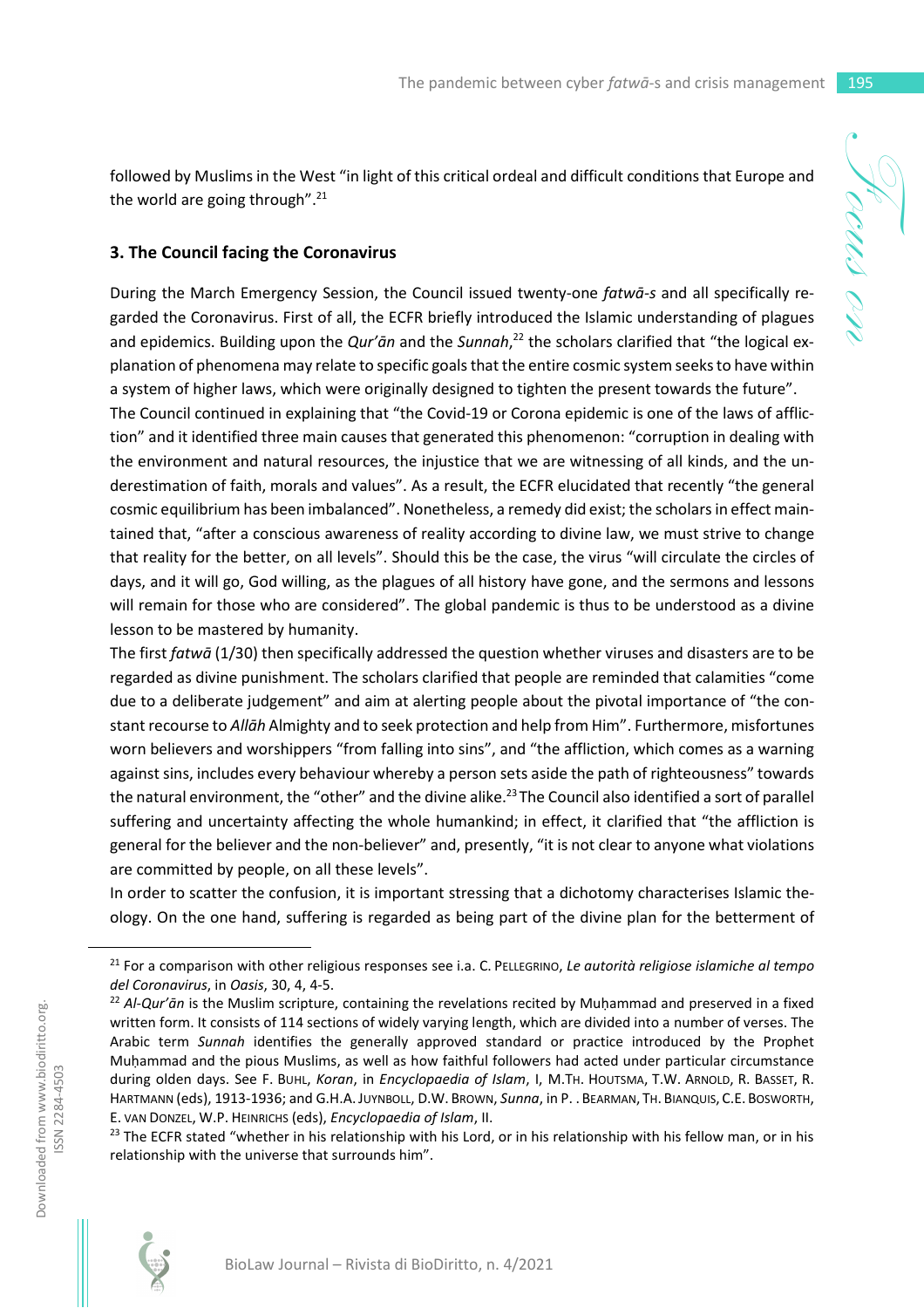humanity. All forms of adversities and tribulations – including illnesses and diseases – are therefore either a form of punishment suitable for the atonement of sins, or a test of the believers' spiritual coherence. On the other hand, suffering is the consequence of human free will, this means that a person can choose to believe or not to believe. Disbelief is therefore the source of human misconduct, which leads to psychological and/or physical pain. In this case, suffering can have two functions: educational and disciplinary. Dichotomous is also the *sharīʿah*-compliant response to afflictions and misfortunes. People can indeed embrace a passive or active response; accordingly, individuals can either patiently endure the divinely ordained suffering or undertake righteous acts. $^{24}$ 

The ECFR primarily understood the current Covid-19 pandemic as the result of sins against God, humankind, and nature, and therefore presented it as an opportunity for a world-wide ethical and moral resurgence for all (religious) people. The Council in effect maintained that "after the occurrence of this Coronavirus epidemic, the voices of the wise in the world are louder calling for a review of the many wrong behaviours that dominated people's lives in all aspects". Religion and faith, in particular, were described as being of pivotal importance in "dealing with viruses and disasters" by providing human beings with "the energy of faith" and "moral strength".<sup>25</sup> In light of Islamic principles, Muslim believers were urged to conform to "a healthy system in life" ranging from food prescriptions to purity provisions, from prevention to temporary movement limitation, by carefully following the health instructions issued by official authorities and State bodies.

During the pandemic, in particular, the ECFR identified "the feeling of a duty to ward off this epidemic for everyone who has the ability to do so by various means, according to the capabilities of every one". This believers' call to action in health-emergency times was more detailed by specifying that "the doctor and the nurse must do their duty in treating patients"; similarly, "the researcher must strive to uncover preventive medicines and vaccines" and "the wealthy must donate from his money to help scientific research, treatment and meet people's needs". Various potential contributions to the global pandemic-related effects were thus singled out and linked to individual capabilities. More broadly, the scholars agreed in highlighting that "every person must assist the disabled and the elderly in need of help" and "every person should be reminded that the pursuit of people's needs is one of the greatest means of drawing closer to *Allāh* Almighty".

Similarly to other religious actors, the Council of Islamic scholars advanced a global pledge for action. In particular, building upon the *Sunnī* Muslim idea of the unity among body, mind and spirit, as opposed to the Cartesian dualism,<sup>26</sup> Muslim believers were invited to act spiritually and pragmatically at the same time. On the one hand, extra time for worship "with the intention of lifting the calamity" should

<sup>25</sup> *Fatwā* 2/30, also with regard the following sentences.

 $24$  Sachedina also clarifies that theological and ethical debates are grounded on two forms of Islamic theodicy: the free-will and the determinist ones. For further details, see A. SACHEDINA, *Can God inflict unrequited pain on his creatures? Muslim perspectives on health and suffering*, in J.R. HINNELLS, R. PORTER (eds), *Religion, health and suffering*, London, 1999, 65-84. For a comparison, see i.a. S.J. FITZPATRICK, I.H. KERRIDGE, C.F.C. JORDENS, L. ZOLOTH, C. TOLLEFSEN, K.L. TSOMO, M.P. JENSEN, A. SACHEDINA, D. SARMA, *Religious perspectives on human suffering: Implications for medicine and bioethics*, in *Journal of Religion and Health*, 2016, Feb, 55, 1, 159-173.

<sup>26</sup> See i.a. V.J. HOFFMAN, *Islamic perspectives on the human body: Legal, social and spiritual considerations*, in , L.S. CAHILL, M.A. FARLEY (eds), *Embodiment, morality, and medicine. Theology and medicine,* 6, Dordrecht, 1995, 37- 55; D.M. TOBER, D. BUDIANi, *Introduction: Why Islam, health and the body?,* in *Body & Society*, 13, 3, 2007, 1-13.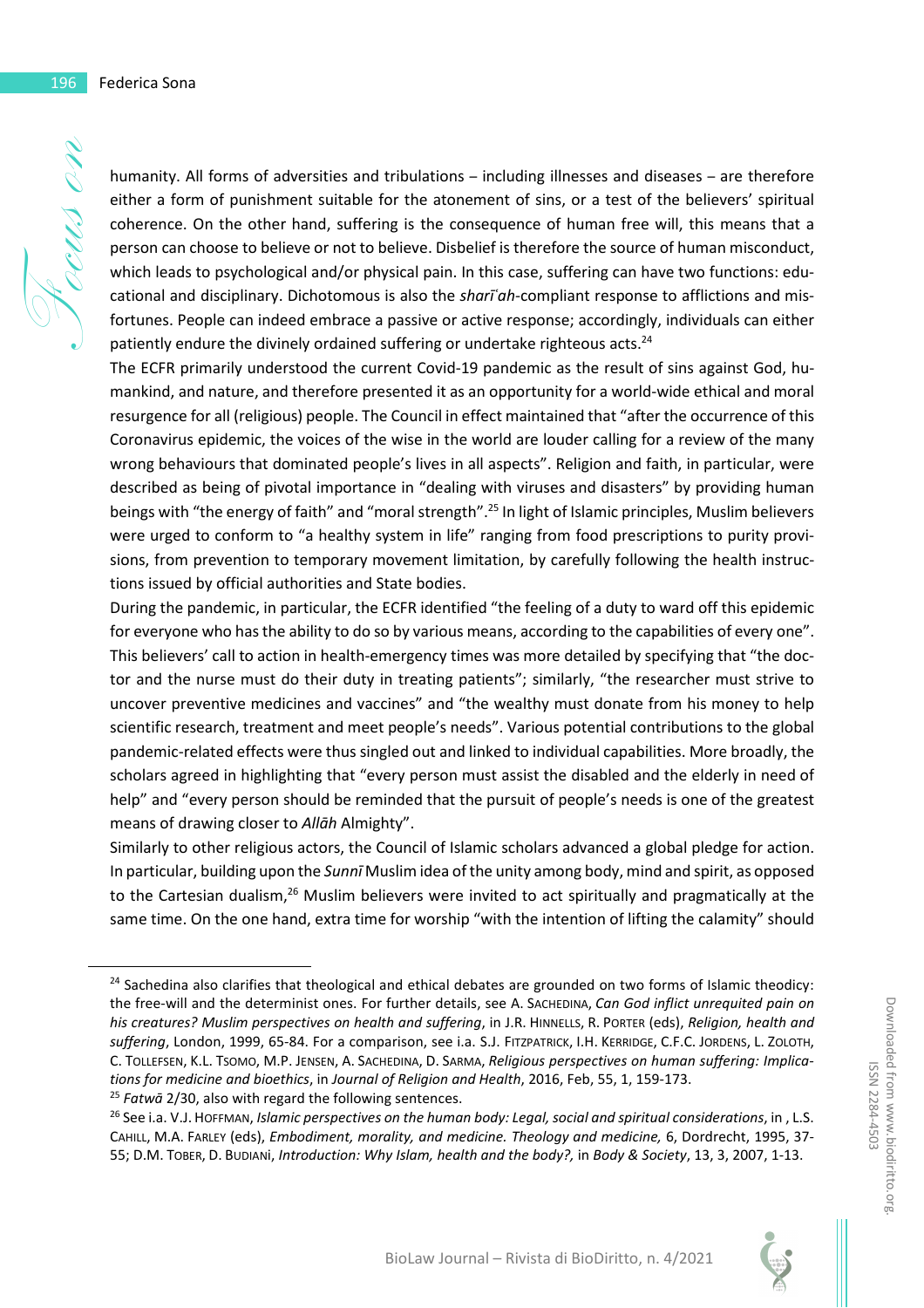have been determined.<sup>27</sup> Additionally, it was stressed that prayers could have included invoking the recovery of non-Muslims as well.<sup>28</sup> Muslims were also remembered that bullying or being disgusted by people 'afflicted with Corona or any other calamity' was not Islamically permissible.<sup>29</sup> *Islām* indeed emphasises that the cornerstone of human relationships in based on respect and dignity.<sup>30</sup>

More pragmatically, Muslims were urged not to leave their houses unnecessarily in quarantined areas and not to travel to and from epidemic areas.<sup>31</sup> Similarly, hugging and shaking of hands were forbidden.<sup>32</sup> In respect of economic aspects, the *zakāh*<sup>33</sup> for European mosques and Islamic centres was permitted to be accelerated.<sup>34</sup> Furthermore, Muslims were discouraged from stowing food commodities above the usual needs on the grounds that excessive storage "leads to harm the needs of others" and "it contributes to raising prices". With this regard, the ECFR also warned that "it is not permissible for a Muslim merchant to exploit the people's needs by raising prices, or storing goods while waiting for their price to rise".<sup>35</sup>

The responsibilities of healthcare providers and some (bio)medical implications during this unprecedented crisis management were specifically addressed by another *fatwā* (18/30). In light of the large number of patients and the lack of ventilators, the Council stated that "Muslim doctors must abide by the medical rules and regulations in the hospitals in which they work". In case of rationing of medical goods and services, should they be compelled to decide on the patients' allocation of ventilators, "they must judge [relying upon] medical, ethical and humanitarian standards […] with the predominance of speculation and medical appreciation". It was thus acknowledged that the burden of decision affected mostly clinicians and caregivers, but recurring to clinical protocols should have mitigated their difficult tasks and responsibility.

A number of *fatwā-s* then addressed practical issues related to worship practices in light of the restrictions that were gradually enforced worldwide. Accordingly, the ECFR discussed the prospect of prayer-suspension and the possibility to follow sermons through the means of networking communication. It was concluded that "suspending prayers in mosques in order to preserve lives and souls from

<sup>35</sup> *Fatwā* 17/30.



Focus on

<sup>27</sup> *Fatwā* 8/30; whereas the so-called legal *ruqīah* (usually translated as exorcism) is not legitimate (*fatwā*,12/30). <sup>28</sup> *Fatwā* 10/30. In particular, the Council highlighted that "[s]ome Muslims have a misconception that dealing with the morals of *Islām* is between Muslims only, and this is contrary to the correct Islamic understanding be-

cause the morals of *Islām* are applied to all people".

<sup>29</sup> *Fatwā* 11/30. At the same time, "[a] person must take all the measures that must be taken to protect himself and others, and if a person knows that he is infected with the virus, he must stay away from people, otherwise he should be a sinner and held accountable before *Allāh* Almighty" (*fatwā*, 16/30).

<sup>30</sup> See i.a. M. SWAY, *Human vulnerability in Islam*, in J. THAM , A. GARCIA, G. MIRANDA (eds), *Religious perspectives on human vulnerability in bioethics*, Dordrecht, 2014, 95-102.

<sup>31</sup> *Fatāwā* 13/30 and 14/30.

<sup>32</sup> *Fatwā* 15/30.

<sup>&</sup>lt;sup>33</sup> This is the obligatory payment by Muslims of a determinate portion of specified categories of their lawful property for the benefit of the poor and other enumerated classes or, as generally in Quranic usage, the portion of property so paid. See A. ZYSOW, *Zakāt*, in P. BEARMAN, TH. BIANQUIS, C.E. BOSWORTH, E. VAN DONZEL, W.P. HEINRICHS (eds), *Encyclopaedia of Islam*, II.

<sup>34</sup> The ECFR clarified that "[i]t is permissible to expedite the payment of *zakāh* for a year or more according to the needs of mosques and Islamic centres in Europe, as long as the money reaches the minimum threshold, and if the year has not come to pass" (*fatwā* 9/30).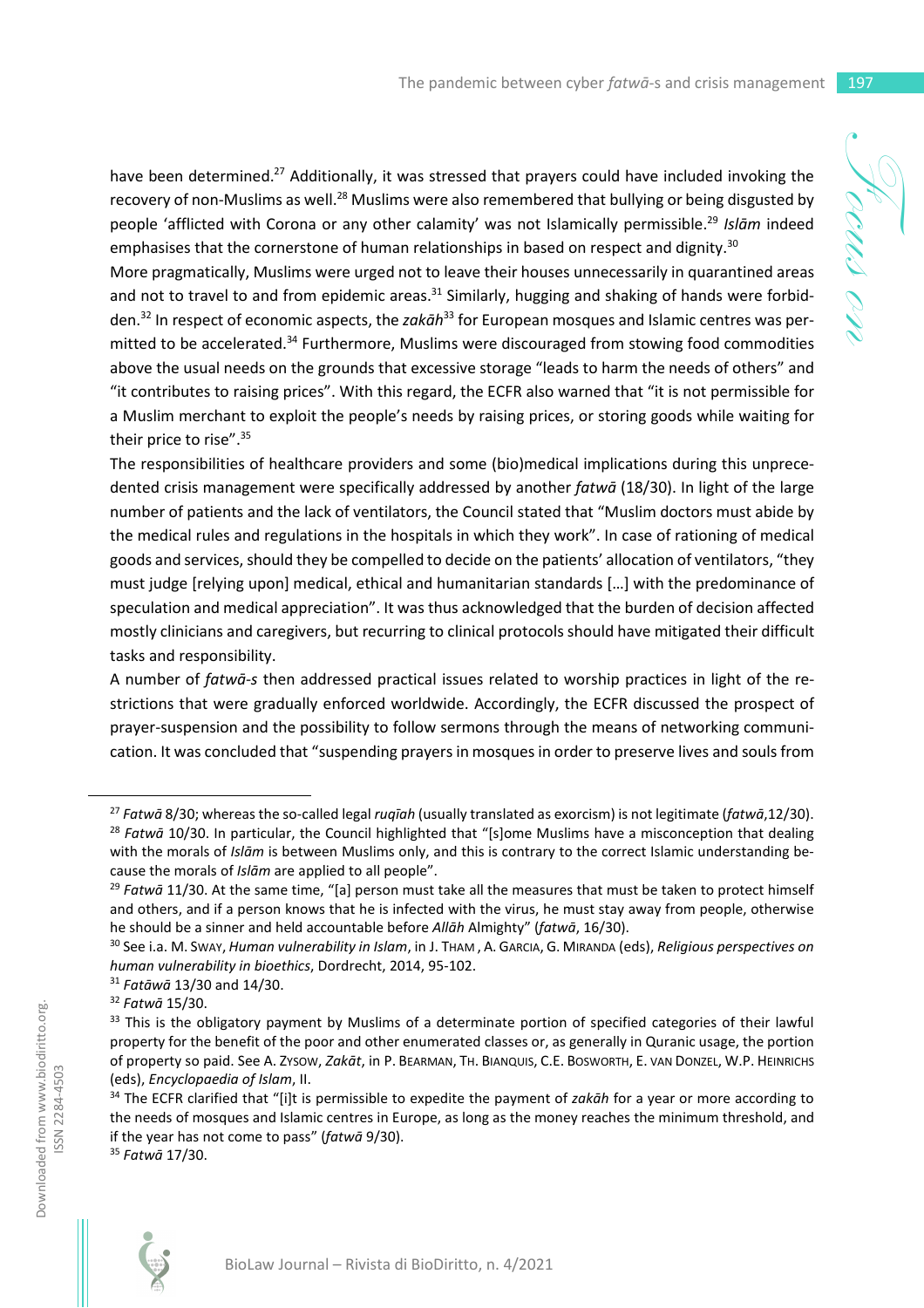transmitting the Coronavirus infection is correct, and prayers are [to be] performed at home".36 Congregational prayers held in mosques where worshippers maintained appropriate distancing was also discouraged since this "contradicts the spirit of group prayer" and "does not protect people from infection".37 Building upon Islamic teachings calling for the protection of human life, the disease-spreading prevention was perceived as one of the main goals to be promptly achieved; accordingly, Muslim believers were encouraged to abide by containment strategies.

Nonetheless, the Council underlined that "Friday prayer in homes behind the radio, television, live broadcast or other means of networking communication is not permissible".<sup>38</sup> In real terms, the *Ṣalāt al-ǧumuʿah*<sup>39</sup> is "an obligation that has a form of a legal prescription" – the ECFR elucidated – therefore, the original meaning of the gathering, the ritual and the weekly feast are to be preserved. As a result, performing Friday prayers in a group at home, or at the workplace, is not legally permissible, according to the Islamic scholars.<sup>40</sup>

As per the burials of those who passed away during the pandemic, these should happen in the very same place where the person died and must be expedite. At any rate, 'the religious specificity of burial among Muslims' are to be specifically taken into consideration, possibly avoiding cremation as well as collective graves, despite the emergency situation. In actual terms, issues were first raised before the ECFR with regard to the possibility of corpses being cremated.<sup>41</sup> In the Supplementary Session (as specifically addressed in the following section No. 4), the ECFR returned to this matter recommending "every Muslim [to] write a recorded legal will in which he requests to deal with his corpse after his death in accordance with Islamic teachings in order to prevent any other contravention".<sup>42</sup> In addition, the Council underlined that "[i]n case of necessity and exceptional circumstances (such as a large number of deceased people with narrow graves available) and [when] alternatives cannot be found, collecting more than one deceased person in one grave is possible, all of this provided that the bodies of the deceased are treated with dignity and respect".<sup>43</sup>

#### **4. Ritual fasting and further developments**

In mid-April 2020,<sup>44</sup> further to consultations with researchers and healthcare personnel, a Supplementary Session was held by the Council and this was aimed at issuing thirteen *fatwā-s* and nine recommendations specifically concerning "Fasting provisions and the developments in light of the outbreak

<sup>36</sup> *Fatwā* 3/30. Provided the closure of worship centres adheres with the decisions of the competent authority and the health organisation (*fatwā* 6/30).

<sup>&</sup>lt;sup>37</sup> The ECFR continued: "as they mix with each other entering and exiting the mosques, prostrating in one place, and touching the doors when they are opened" (*fatwā* 7/30).

<sup>38</sup> *Fatwā* 4/30. Building upon the *Qur'ān* and the *Sunnah*, the ECFR detailed five reasons supporting this statement.

<sup>39</sup> This expression refers to the weekly communal worship on Friday. See *Qur'ān* (LXII: 9-11).

<sup>40</sup> *Fatwā* 5/30. Building upon the *Qur'ān* and the *Sunnah*, the Council detailed six reasons supporting this statement.

<sup>41</sup> *Fatāwā* 19/30, 20/30 and 21/30.

<sup>42</sup> *Fatwā* 28/30.

<sup>43</sup> *Fatwā* 34/30.

<sup>44</sup> More precisely, on 20-21 *Sha'bān* 1441AH corresponding to 13-14 April 2020.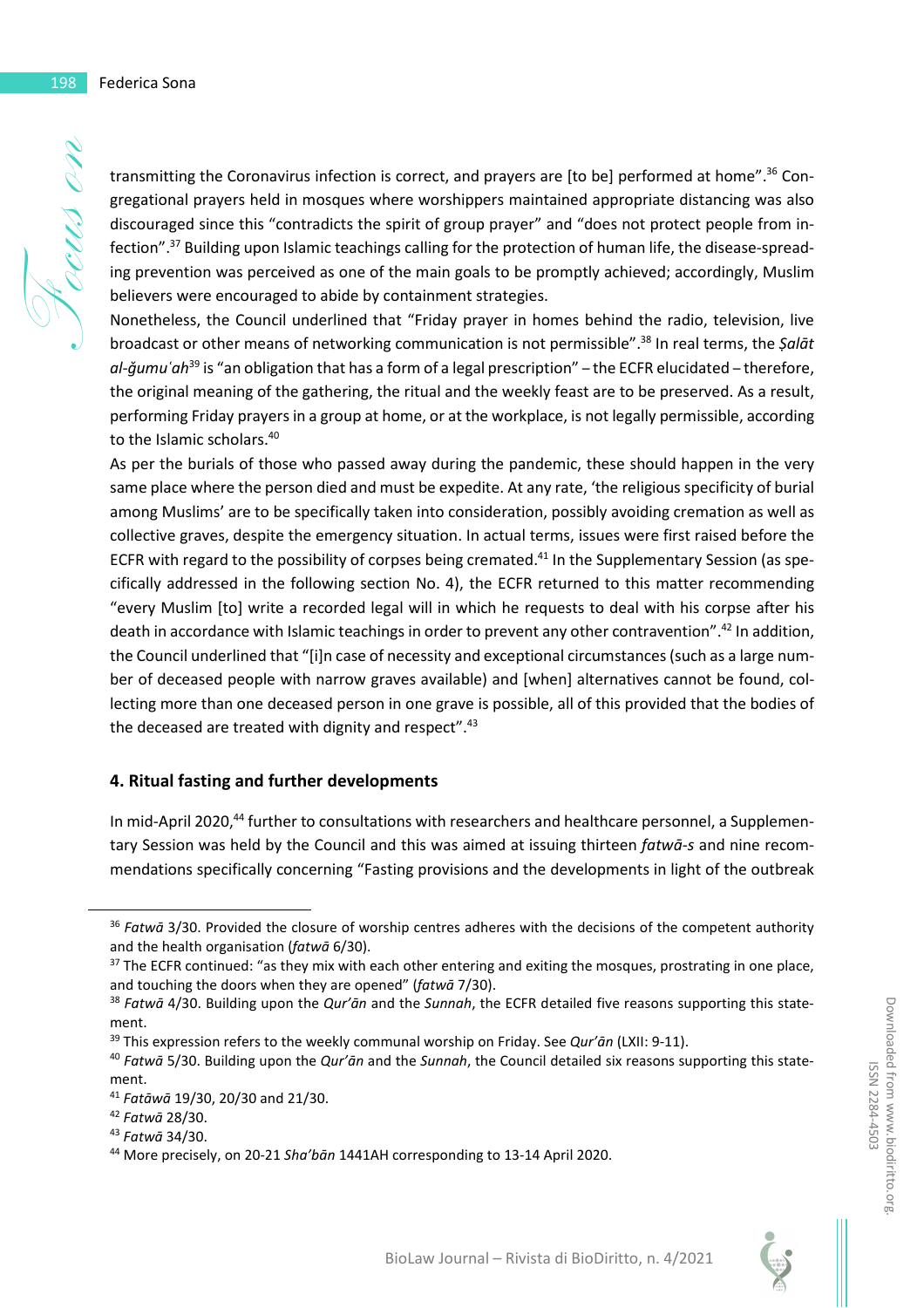of the Coronavirus Covid-19". It was indeed broadly reported that a widespread confusion surrounded the practice of ritual fasting amid the Coronavirus pandemic.<sup>45</sup>

As a preliminary statement, the ECFR determined that *Ramaḍān* could have not been postponed because of the Covid-19 crisis.<sup>46</sup> Accordingly, fasting from dawn to sunset remained a *farḍ* (obligatory) prescription.<sup>47</sup> This statement was supported by the fact that "what has been proven by many scientific studies is that fasting has health benefits, and among these benefits is strengthening the body's autoimmunity to ward off epidemics".<sup>48</sup> Accordingly, ritual fasting was understood and described as a way to combat the Coronavirus both on spiritual and physical levels. In actual facts, prayer, fasting and pilgrimage have an important impact on the physical conditions of human beings, according to *Islām*. 49 Nonetheless, the Council continued, "[i]f the patient is infected with Coronavirus, he must break his fast and take medicine, because he is granted legal license".<sup>50</sup> As per the physically-fit believers who were fasting during the pandemic, they were prescribed to "strive to maintain a healthy and balanced diet during the month of fasting". At the same time, they were compelled to "adhere to the health rules that require them to physically distance", while also refraining from customary festive collective gatherings, which used to take place in the month of *Ramaḍān* "until the official authorities lift the ban on such".

Analogously to the approach followed in the former Emergency Session held in March 2020,<sup>51</sup> official state provisions were referred to when the Council touched upon economical aspects linked to the pandemic. More specifically, a number of *fatwā*-s were issued to stress the prohibition of usury in *Islām*. The ECFR stated the impossibility (except to the extent of necessity) to recurring to both interest loans in case of Islamic institutions affected by the Coronavirus,<sup>52</sup> and usurious loans for investment companies that are liable to bankruptcy due to the emergency.<sup>53</sup> State provisions aimed at large-scale economic assistance programmes for business activities were thus to be resorted to only when being *sharīʿah*-compliant.

Additionally, the Council scholars reasserted the call to action for Muslim believers. The ECFR stated that "Muslim should be the initiator of aid in this crisis and the critical stage that Europe and most of

<sup>52</sup> *Fatwā* 33/30.

<sup>53</sup> *Fatwā* 32/30.



ISSN 2284-4503

ISSN 2284-4503

<sup>45</sup> See for instance, A. TOOTEE, B. LARIJANI, *Ramadan fasting during Covid-19 pandemic*, in *Journal of Diabetes & Metabolic Disorders,* 19, 2020,1-4.

<sup>46</sup> The *fatwā* 23/30 ruled: "it is not possible for Muslims to delay *Ramaḍān* fasting for another period".

<sup>47</sup> *Farḍ* literally means "something which has been apportioned, or made obligatory"; as a technical term, this refers to a religious duty or obligation, the omission of which will be punished and the performance of which will be rewarded. This is one of the so-called *al-aḥkām al-khamsa*, namely the "five qualifications" by which every human act is qualified in Islamic law. See TH.W. JUYNBOLL, *Farḍ*, in P. BEARMAN, TH. BIANQUIS, C.E. BOSWORTH, E. VAN DONZEL, W.P. HEINRICHS (eds), *Encyclopaedia of Islam*, II.

<sup>48</sup> *Fatwā* 22/30, also with regard to the quotations in the next paragraph.

<sup>49</sup> These are three "pillars of the religion" (*arkān al-dīn*). See B. KRAWIETZ*, Body, in law*, in K. FLEET, G. KRÄMER, D. MATRINGE, J. NAWAS, E E. ROWSON (eds.), *Encyclopaedia of Islam*, III2012.

<sup>50</sup> The ECFR also clarified that "[a] person who is not able to fast during *Ramaḍān* due to a disease that has no hope of recovery, must pay the *fidīah* [e.g. ransom] for fasting each day in the amount of feeding a poor person. […] It is not permissible for him to pay the ransom before the month of *Ramaḍān*" (*fatwā* 29/30).

<sup>&</sup>lt;sup>51</sup> See above section No. 3.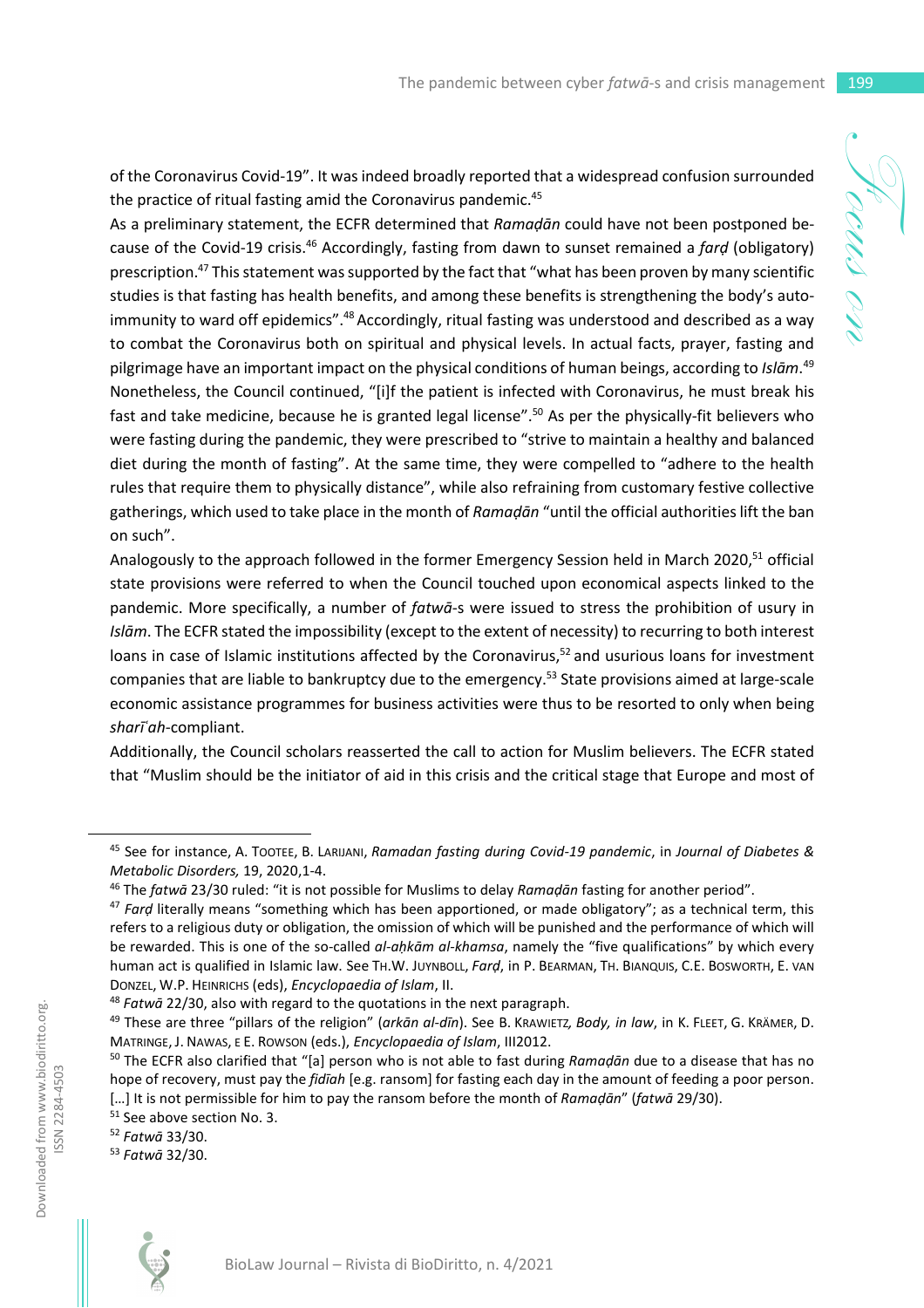the world are experiencing due to the outbreak of the Corona epidemic and the various crises".<sup>54</sup>As a consequence, Muslim believers acting as "initiators of aid" were encouraged to take a proactive role in attempting to manage the Covid-19 crisis. The Council continued in detailing the financial support programme that should be followed when clarifying that "we see prioritising the multiplicity of needs so that balance occurs […] so that hospitals are given from the general money of charity and *zakāh* remains to be spent today in meeting the needs of the poor as well as of disadvantaged individuals and families […] and it is also possible directing an amount of *zakāh* to meet the needs of Islamic centres".

With regard to congregational prayers, in line with the pathogens-containment strategies previously embraced, the Council maintained that "*Tarāwīḥ*<sup>55</sup> prayers are held in homes with the imamate of their readers of the *Qur'ān*".<sup>56</sup> Four reasons were listed to support this decision: "to protect people from infection, and in compliance with the institutions' and health authorities' decision", and also "in the face of the continuation of the Corona epidemic and the banning of holding rituals in mosques". Referring to one of its previous *fatwā* (4/30),<sup>57</sup> however, the ECFR stressed that "*Tarāwīḥ* prayer is not valid with following the *imām* from live broadcasts, or other means of online communication"; and analogous rulings were issued with regard to *ʿĪd* prayers.<sup>58</sup> This provision was justified on account of the paramount importance of ritual gatherings in worship places in compliance to *sharīʿah*. As a result, the Council scholars agreed that norms aimed at preventing the spreading of infection were to be observed although this highly affected the rituals and their validity in light of Islamic principles.

In effect, the ECFR stated on numerous occasions that "[g]roup prayer – whether it is one of the five daily prayers or a prayer for the absent – is only performed in the presence of the *imām* and the congregation in one place";<sup>59</sup> consequently, "prayer via live broadcast, where they [i.e. the worshippers] are not with the *imām*, this is not valid". Nonetheless, "[d]ue to the lack of worshipers for those who die because of Corona, or the possibility of not praying over them" , Muslim believers were permitted "to perform the absentee prayer with the intention of praying for the Muslim deceased who did not pray, on the condition that it is not set aside for a specific time, such as Friday of every week".<sup>60</sup> During pandemic times, special concessions were thus made within the boundaries of *sharīʿah*. Similarly, the Council ruled that pilgrimage to the holy city of Mecca (*ḥaǧǧ*)<sup>61</sup> could be postponed.<sup>62</sup>



<sup>54</sup> *Fatwā* 30/30, also with regard to the quotations in the following sentences.

<sup>55</sup> This word is the plural of *tarwīḥa*, the term for ritual prayers or divine services, which are performed in the nights of the month of *Ramaḍān*.

<sup>56</sup> *Fatwā* 24/30, also with regard to the quotations in the following sentences.

<sup>57</sup> This established that "Friday prayers are not valid in homes behind direct broadcasts or modern means of communication". See *supra*.

<sup>58</sup> *Fatwā* 25/30. The Muslim year counts two canonical festivals: the *ʿīd al-aḍḥā* (sacrificial festival, also *ʿīd alnaḥr*) and the *ʿīd al-fiṭr* (festival of breaking the fast) that takes place on 1 *Shawwāl*.

<sup>59</sup> *Fatwā* 26/30. The *imām* is originally the "leader" and therefore also the person leading the prayer. See CL. HUART, *Imām*, in M.TH. HOUTSMA, T.W. ARNOLD, R. BASSET, R. HARTMANN (eds), *Encyclopaedia of Islam*, I, 1913-1936. <sup>60</sup> *Fatwā* 27/30. The Council clarified that this happens "[b]ecause this determination is illegal, and there is no evidence for it", and referred to a previous *fatwā* 21(1/2).

<sup>61</sup> The pilgrimage to Mecca is the fifth of the so-called "five pillars of *Islām"* (*arkān ad-dīn al-Islām*). See also *infra* footnote No. 64.

<sup>62</sup> *Fatwā* 31/30.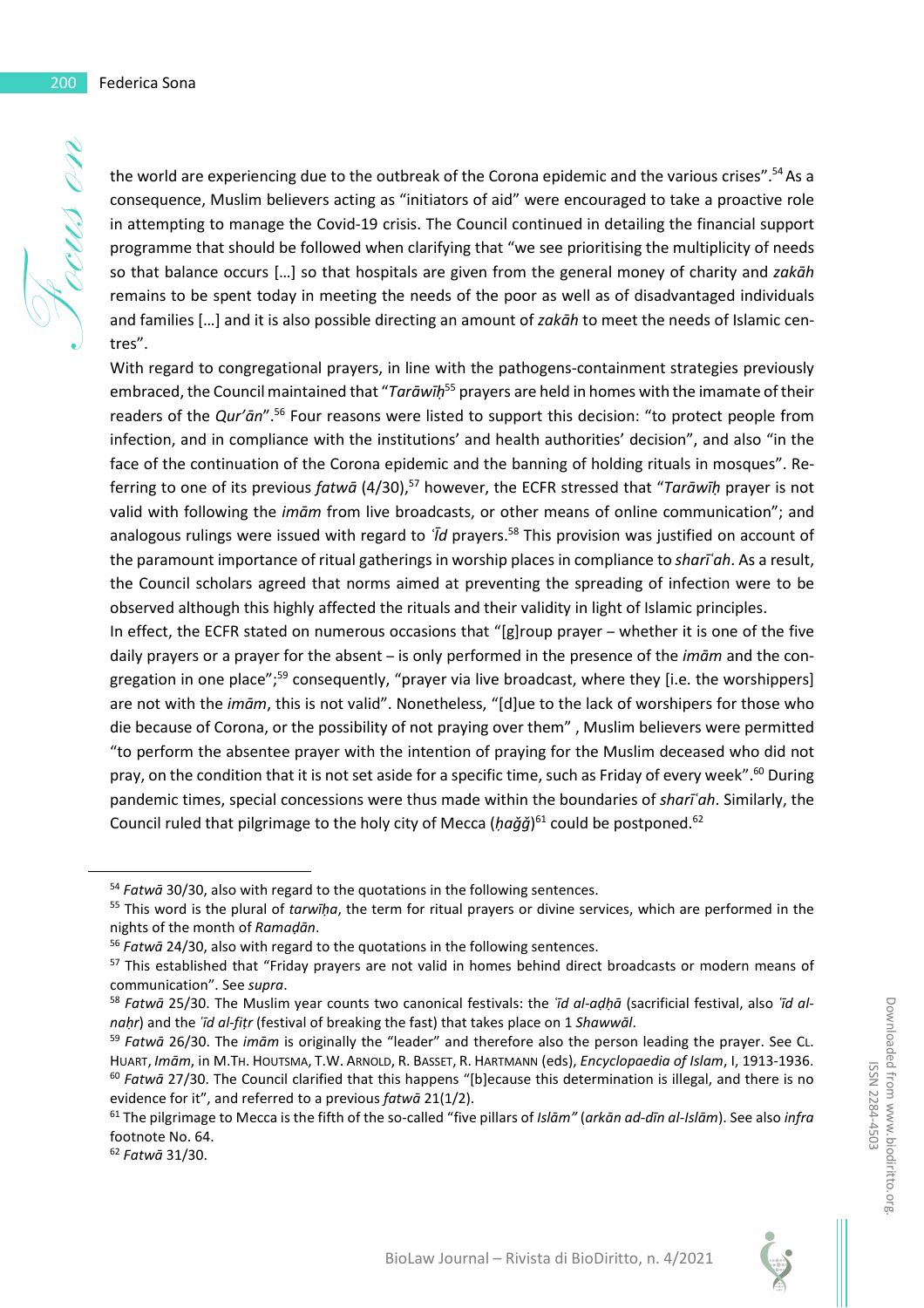It should be mentioned that the ECFR was formerly faced with questions regarding the possibility to perform pilgrimage during health-crisis when the Swine-flu pandemic influenza (H1N1) was spreading across the world. On that occasion, the Islamic scholars issued one *ad hoc* resolution<sup>63</sup> while reporting that, based on the collected and examined documentation, the Council did "not see a justification for any *fatwā* to the effect of discouraging those who intend to perform *ḥaǧǧ* or *ʿumrah"*. <sup>64</sup> Nonetheless, the scholars also recommended "postponing the performance of these rituals for the elderly and those with debilitating diseases, or those taking drugs that reduce immunity, as it recommends for those who have previously performed *ḥaǧǧ* or *ʿumrah* to relieve crowding". In real terms, globally, at the outbreak of the pandemic in early 2020, pilgrimages to sacred places were stopped, mass gatherings were halted, religious events were cancelled or largely scaled down. In the attempt to prevent the risk of overcrowding and to mitigate the spreading of the Coronavirus, the religious tourism industry was thus highly impacted on as well as pilgrims.<sup>65</sup>

Further attention should be paid to the statements released by the ECFR at the time of the Swine-flu pandemic; the chosen wording in effect resonates the official statements and legal opinions delivered during the Coronavirus emergency. By way of illustration, the Council did highlight that "in any case, it is necessary to take preventive measures against this disease and other epidemics. And these measures are summarised primarily in [the following]: refraining from hugs and kisses, reducing handshakes as much as possible, washing hands after every contact with a patient, or after contamination, and covering the nose and mouth in case of sneezing, and coughing with a tissue". The ECFR did continue in stressing that "during gatherings, it is best to use masks and veils with the attention to changing these masks or veils frequently, and disposing of them in a healthy way". Additionally, the ECFR did maintain that "[a]mong the means of prevention is also adherence to the recommendations<sup>66</sup> regarding taking the necessary vaccinations or taking the necessary medicines, bearing in mind that these recommendations may be relaxed, or strengthened, in accordance with the prevailing health situation". The need to abide by State official rules grounded on scientific evidence and clinical protocols was therefore already pinpointed during the 2009-2010 influenza health-crisis by the Islamic scholars.

#### **5. Recommendations in the course of the pandemic**

In addition to the *fatwā-s* analysed in the two sections above, a number of recommendations (*tawṣiyāt*) specifically tailored to meet the needs of Muslims living in Western countries were put forward by the Council between March and April 2020; more precisely, ten during the Emergency Session (ES) and nine during the Supplementary Session (SS).

<sup>&</sup>lt;sup>66</sup> Namely those "issued by the health authorities in Saudi Arabia, or in the countries to which the pilgrims and *ʿumrah* performers belong to".



<sup>63</sup> *Qarār* 78(4/19).

<sup>64</sup> *ʿUmrah* is the (little) pilgrimage to Mecca; *ḥaǧǧ* identifies the annual (great) pilgrimage to Mecca. See R. PARET, E. CHAUMONT, *ʿUmra*, and A.J. WENSINCK, A.J. WENSINCK, J. JOMIER, B. LEWIS, *Ḥad̲jd̲̲j*, both in *̲* P. BEARMAN, TH. BIANQUIS, C.E. BOSWORTH, E. VAN DONZEL, W.P. HEINRICHS (eds), *Encyclopaedia of Islam*, II.

<sup>65</sup> See i.a. W. MOSIER, T. ELHADARY, I.A. ELHATY, M. SAFAEI, *Crisis management and the impact of pandemics on religious tourism*, in *International Journal of Religious Tourism and Pilgrimage*, 8, 7, 3, 2020, 9-22.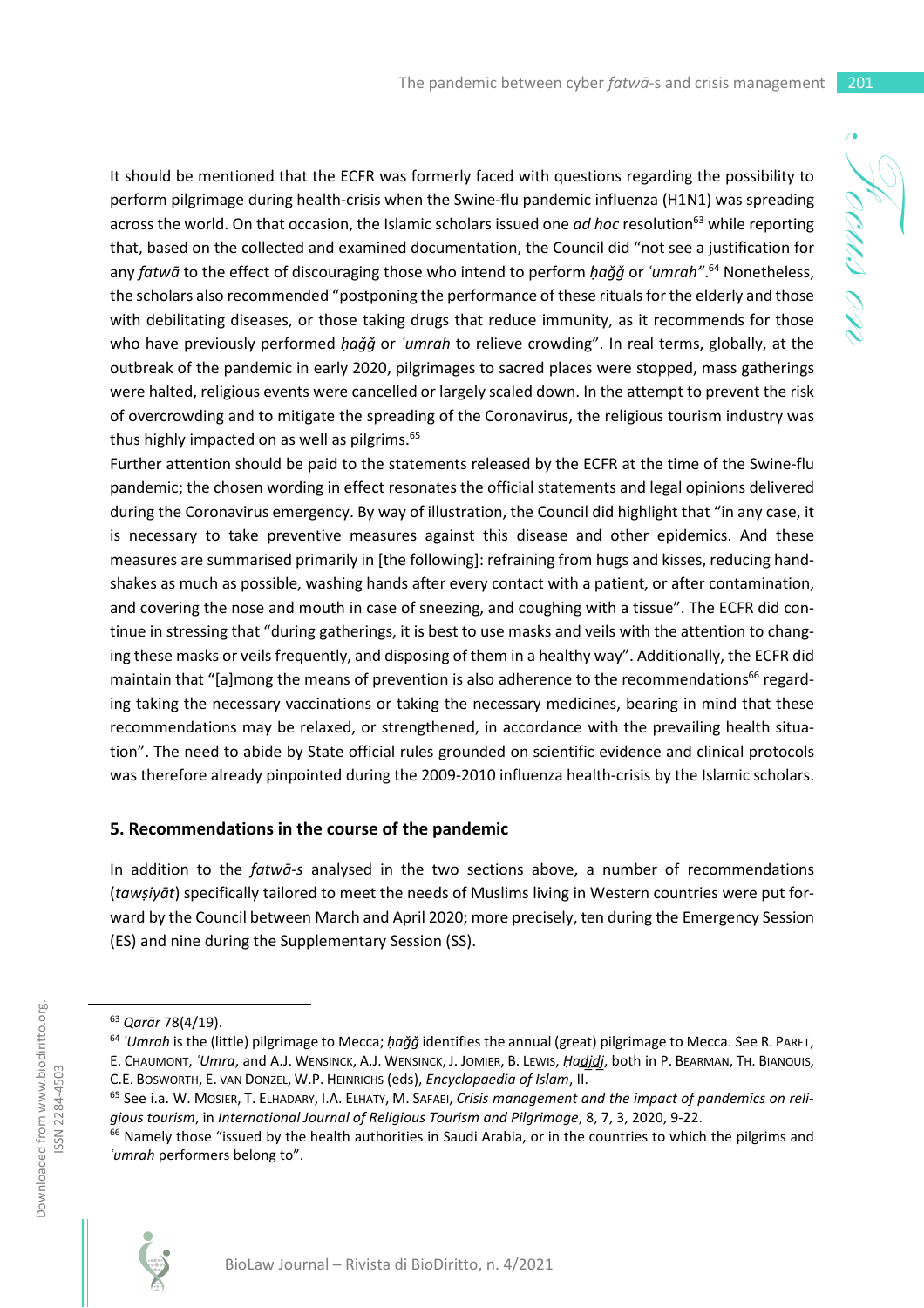When analysing and comparing the recommendations issued during the two above-mentioned online meetings, it emerges that the Council followed a similar pattern in both sessions. First of all, emphasis was put on the need to abide by official provisions aimed at disease containment and health-crisis management on European soil. More specifically, the ECFR Emergency Session stated that "[t]he Council calls on European Muslims to adhere to the authorities' decision, to stay at home, to continue not to hold rituals in mosques, and to prevent gatherings until the distress is exposed".<sup>67</sup> The Council also paid attention to the spreading of the so-called "fake news" by stressing that Muslims were warned against "transmitting and spreading rumours that harm the public interest, underestimating or exaggerating [the pandemic]". The Supplementary Session then added that Muslims were exhorted "[t]o abide by the decision of the civil and health authorities, to stop gatherings and visits, and to take all preventive and protective measures to impede infection and contagion for themselves or others".<sup>68</sup> Furthermore, the ECFR recommended that "all Muslims should interact with their European homelands in this ordeal".<sup>69</sup> Accordingly, the Council encouraged "all positive initiatives presented by Muslims and Islamic institutions in a number of countries – such as campaigns for donating money to support hospitals, blood donation campaigns, volunteering to serve the needy and the elderly, and volunteering with ambulance teams and protection institutions". The demand of strong cooperation and social cohesion continued when declaring that the ECFR called "on all Muslims to have compassion and cooperation with the society", and this was specifically aimed at showing "the spirit of altruism and solidarity" and at embodying "the morals and values of *Islām* in times of crisis and adversity".<sup>70</sup> Accurate reference was also made to healthcare providers and medical institutions. In March 2020, the Council reported its "sincere thanks to the medical staff, who ensure the care and service of patients", whilst also calling "on *Allāh* Almighty to protect them and save them from every disease and evil".<sup>71</sup> In April 2020, Muslims were encouraged to "continue their initiatives in support of hospitals, caring for the elderly, [showing] solidarity with medical staff, and embodying the values of good citizenship".<sup>72</sup> Humanitarian and charitable responses to the pandemic were thus presented as an opportunity to promote dialogue and cooperation in Muslim minority contexts.

Additional recommendations touched upon topics formerly addressed by some *fatwā*-s issued during the XXX Council Sessions,<sup>73</sup> and also focused on ethics, moral and spiritual aspects. Accordingly, in the final statements of both 2020 Sessions, the first recommendation (i.e. *tawṣiya* 1) concerned devotional matters during pandemic times. In March, Muslims were advised to "renew their connection with their Lord" and to "increase their closeness to Him through obedience, such as prayer, charity, fasting, etc."; whereas in April Muslims were encouraged "to seize the month of *Ramaḍān* in worship and self-purification", and also "to increase supplication and invocation to *Allāh* Almighty to expedite the removal of calamity and the plague on all of humanity, so that fate will not return anything but supplication".

<sup>67</sup> ECFR, XXX ES, *tawṣiya* 2 also with regard to the next quotation.

<sup>68</sup> ECFR, XXX SS, *tawṣiya* 2.

<sup>69</sup> ECFR, XXX ES, *tawṣiya* 5 also with regard to the next quotation.

<sup>70</sup> ECFR, XXX ES, *tawṣiya* 8.

<sup>71</sup> ECFR, XXX ES, *tawṣiya* 4.

<sup>72</sup> ECFR, XXX SS, *tawṣiya* 6.

<sup>73</sup> E.g. burials (ECFR, XXX SS, *tawṣiya* 9; ECFR, XXX ES, *tawṣiya* 10) and food commodities (ECFR, XXX ES, *tawṣiya* 6).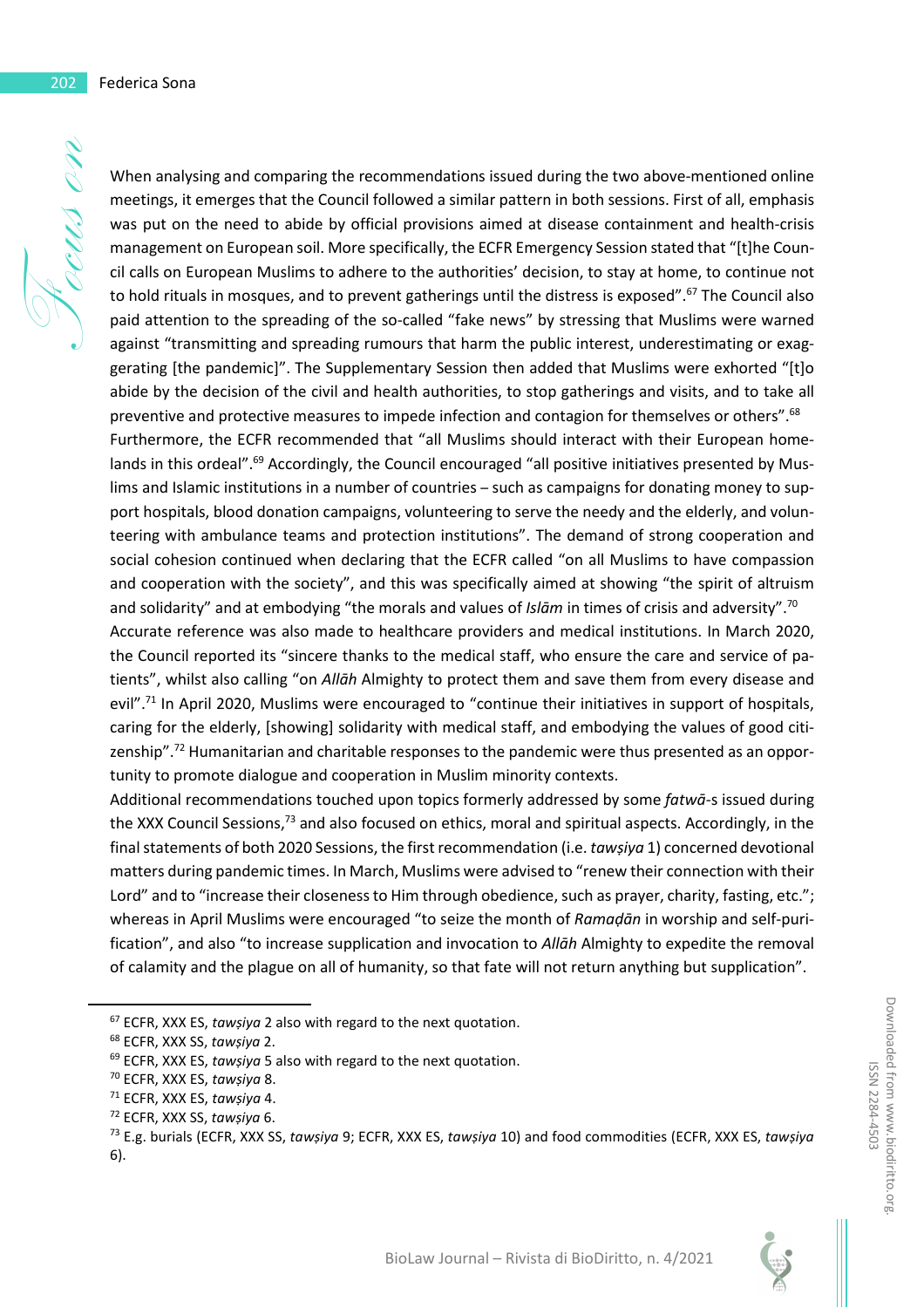As far as *Ramaḍān* is concerned, the Supplementary Session was specifically addressing rituals and fasting during the ninth month of the Muslim calendar. The importance of strengthening familial relationships was highly underlined, $74$  as well as the need "to avoid extravagance in food and drink" in order to "save its expenses to meet the necessities of the poor, the needy and those who cannot find food for their day". Welfare and financial assistance towards "the other" were thus highly recommended as an emergency etiquette, particularly during the holy Islamic month.

*Ad hoc* recommendations were then addressed to religious authorities, who were asked by the ECFR to "strive to seize the month of *Ramaḍān* for the spiritual and cultural advancement of people". They were also exhorted "to coordinate as much as possible with each other in the programs transmitted through social media, so that people do not lose themselves in it because of the multitude and overlapping of times". During the March session, the Council similarly called upon European *imām*-s and preachers "to play their role in guiding people and supporting them spiritually and culturally through modern means of communication". The ECFR encouraged (local) Islamic leaders to adopt "a civilised global humanist discourse" and to spread "the spirit of hope and optimism, highlighting the manifestations of facilitation, mercy and grants in times of calamity, tribulations and adversity". Religious authorities were also recommended to adopt "the decisions of *fatwā*-bodies and collective diligence". Muslim authorities and Islamic institutions were thus specifically appointed and accurately entitled to accompany and shepherd Muslim believers during the challenging pandemic times by providing guidance ranging from spiritual issues to practical matters.

## **6. "Regular" online sessions and released statements**

At the end of the deliberations of the XXX Supplementary Session, the scholars agreed that the next Council session would have been held at the beginning of October 2020 "in one of the European countries". In actual facts, the XXXI Session was convened via networking technology in December 2020.<sup>75</sup> This was entitled "The jurisprudence of the Islamic presence in Europe, between its legal aims and its jurisprudential principles", and it resulted in ten legal opinions (*fatwā-*s), seven resolutions (*qarārāt*), and seven recommendations (*tawṣiyāt*).

Reference to the pandemic was reported only in the opening statements and in some recommendations. At the very beginning of the meeting, the Acting Chairman "called for lessons to be learned from the ordeal of the Coronavirus and the changes it has brought about in the world and the lives of people". The Covid-19 global crisis was therefore to be understood also as a driver for change. *Shaykh* Suhaib Hassan also "praised the tremendous efforts made by researchers and scientists to reach an effective vaccine and drugs to save lives and prevent the spread of the epidemic, and the beginning of life returning to normal again". Additionally, he "valued dearly" and paid tribute to "the presence of European Muslim scientists – men and women – at the forefront of discovering safe vaccines to prevent Coronavirus"; Muslim youths were encouraged "to emulate them in learning, research, and the benefit

<sup>75</sup> More specifically, in the period 20-24 *Rabīʿ al-ākhir* 1442AH, corresponding to 5-9 December 2020.



<sup>74</sup> ECFR, XXX SS, *tawṣiyāt* 3, 4, and 8. Similarly, in March, the Council already recommended that "Muslim families in Europe organise and invest their time and take advantage of isolation in useful scientific, spiritual and recreational programs" (*tawṣiya* 9).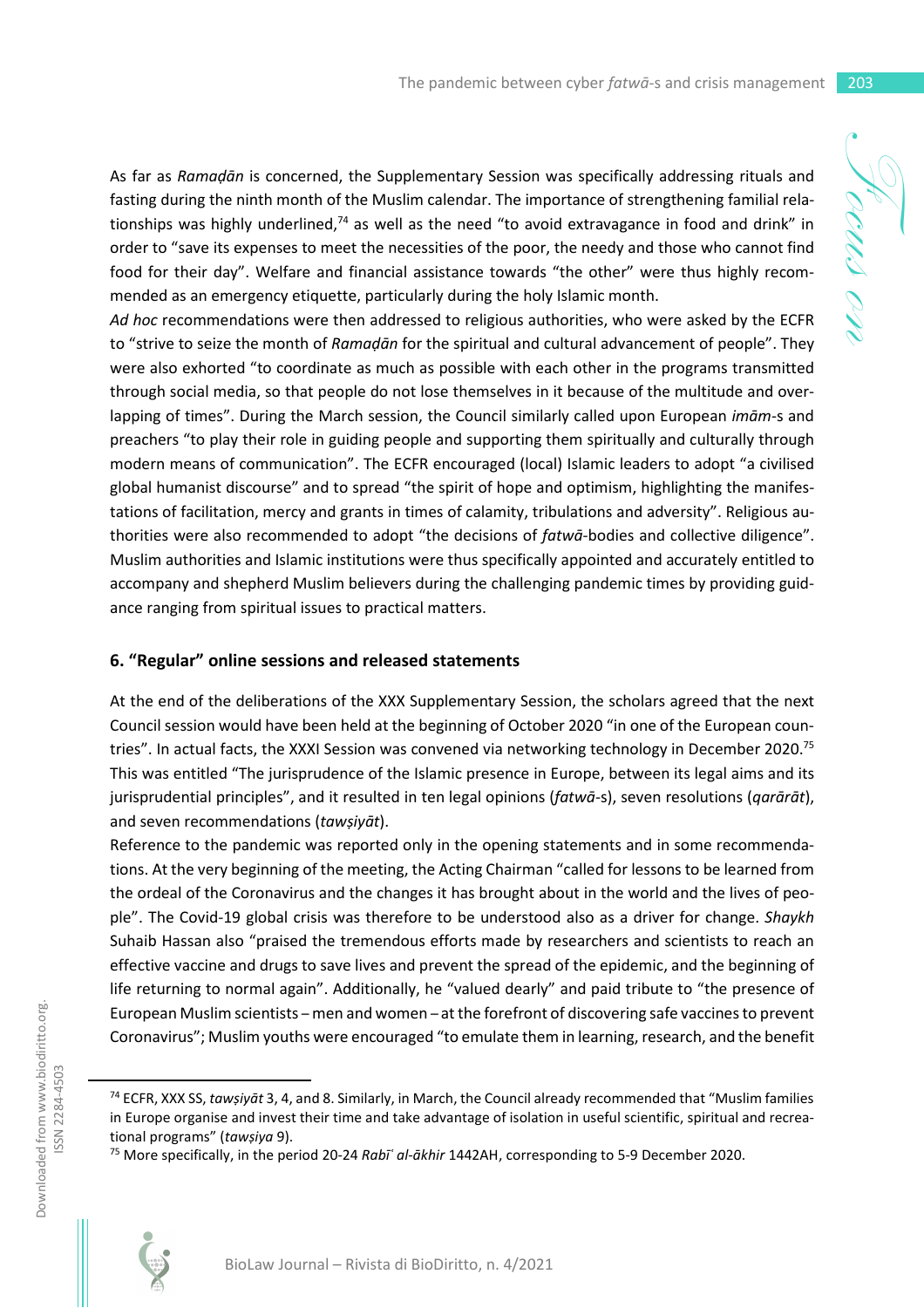of mankind with knowledge". The Acting Chairman of the Council concluded by mentioning the necessity of combining the introduction of prevention and protection against the virus, and "invoking *Allāh* Almighty in supplication to expedite the removal of the calamity and the epidemic on all of humanity". At the end of the XXXI Session, the Council renewed "its thanks and sincere prayer to the medical staff who took care of the patients in light of the ordeal of the Corona epidemic and their service",<sup>76</sup> whilst urging "research and scientific competition to find an anti-Coronavirus vaccine" and blessing "the success of a number of experiments in this regard, and the start of vaccination". In *Islām*, suffering is indeed understood as a concrete and sometimes unavoidable human experience, which should be efficiently handled by clinicians and medical scientists.

In addition, Muslim believers were encouraged to be perseverant in "strictly" adhering "to the preventive measures against the outbreak of the Corona epidemic, which are approved by the competent health and official authorities in each country".<sup>77</sup> Not only official health crisis-management provisions but also misperceptions and "fake news" were raised by the Council when discouraging Muslims from "believing or promoting rumours regarding the epidemic and vaccines against it". In effect, the ECFR recommended "respecting science and specialisation, and abiding by what is decided by institutions and specialised scientific references in this regard".<sup>78</sup> The issue of vaccines was thus added to the list of possible rumours Muslims were recommended not to disseminate.<sup>79</sup>

The above-reported statements were the sole directly addressing the pandemic, *sharīʿah*-compliant anti-Covid-19 norms were indeed "normalised" and the European Council for Fatwa and Research resumed its ordinary activities by late 2020. As a result, a number of issues were touched upon during the XXXI Session. Three main topics can be identified among the subjects that were dealt with by the ECFR: Islamic finance and obligatory payments, Muslims in Europe, and biomedical matters. More precisely, the examined financial topics ranged from *zakāh*<sup>80</sup> to deceased's inheritance and estate division, $81$  from investment loans $82$  to bitcoins, $83$  from hierarchical marketing  $84$  to 'promise to buy'  $85$  and companies' intermediaries.<sup>86</sup>

The ECFR also investigated the so-called *fiqh* of minorities on European soil as well as the relevance of *fatwā-s* for European Muslims. Three resolutions were reported in the published final statements,<sup>87</sup> whereas the resolution addressing the "degrees of mandatory judgment and its impact on the jurisprudence of the Islamic presence in Europe" (*qarār* 5/31) was postponed. In February 2021, the ECFR published an additional statement entitled "On the methodology for dealing with Islamic affairs in



<sup>&</sup>lt;sup>76</sup> ECFR, XXXI session, *tawsiya* 2 also with reference to the next quotations in the paragraph.

<sup>77</sup> ECFR, XXXI session, *tawṣiya* 4.

<sup>78</sup> ECFR, XXXI session, *tawṣiya* 5 also with reference to the next quotations in the paragraph.

<sup>79</sup> See *supra* section No. 5

<sup>80</sup> *Qarār* 7/31; *fatāwā* 1/31 and 2/31.

<sup>81</sup> *Fatwā* 3/31.

<sup>82</sup> *Qarār* 4/31.

<sup>83</sup> *Qarār* 6/31.

<sup>84</sup> *Fatwā* 8/31.

<sup>85</sup> *Fatwā* 9/31.

<sup>86</sup> *Fatwā* 10/31.

<sup>87</sup> Namely, *qarārāt* 1/31, 2/31 and 3/31.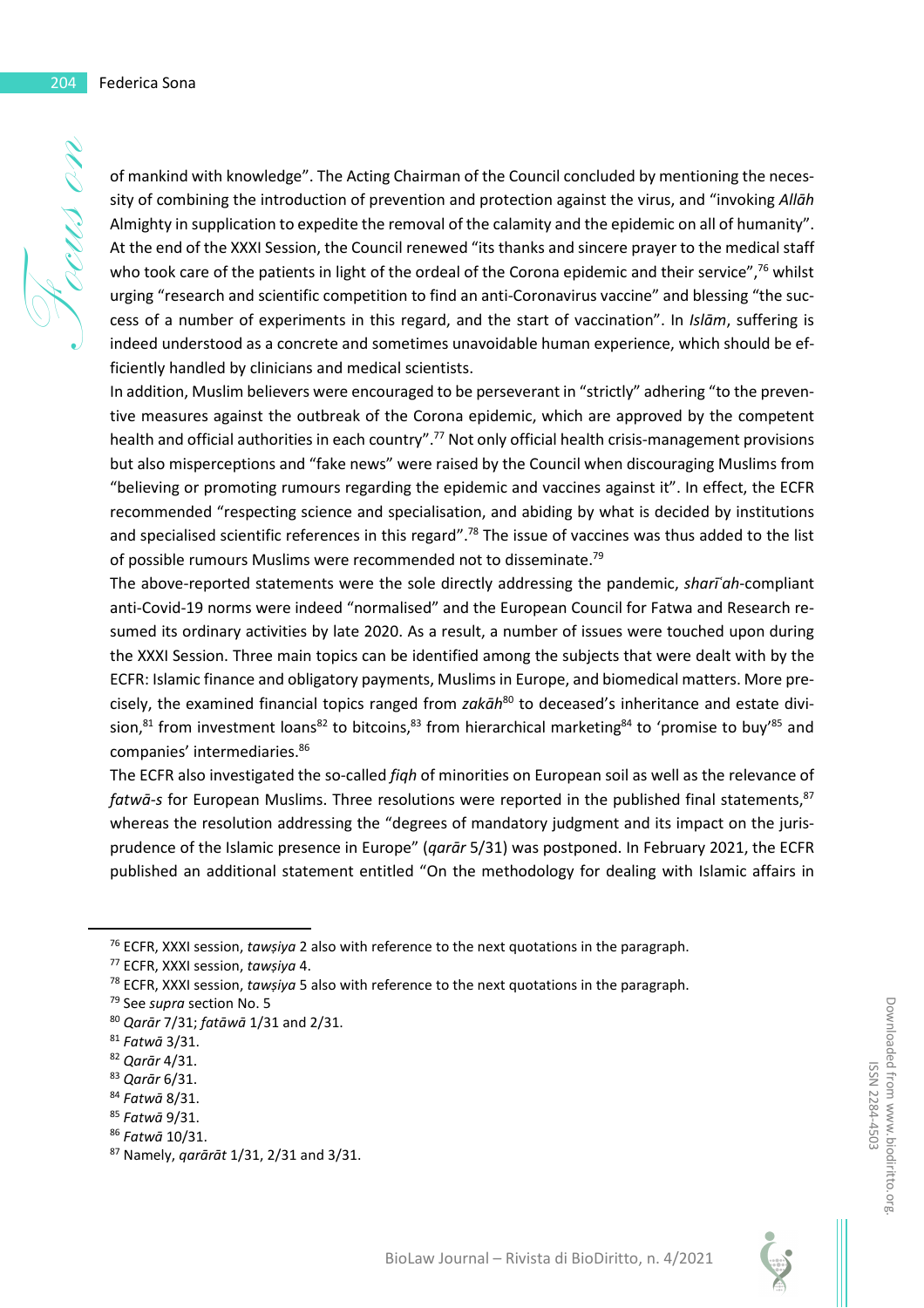Europe" by issuing six extra recommendations (tawșiyat).<sup>88</sup> With regard to Islamic (bio)medical ethics and clinical practice, four legal opinions were published. These ranged from embryo freezing<sup>89</sup> to the estimation of "blood-money" in case of manslaughter;<sup>90</sup> from bon-cultivation in gum extracted from bovine $91$  to hemp usage for medical conditions.  $92$ 

Whilst the Council resumed its usual – although online – activities, the second *Ramaḍān* in pandemic times was approaching. In this occasion, only a statement of the ECFR General Sectariat was released and this was aimed at "determining the beginning of the months of *Ramaḍān* and *Shawwāl* for the year 1442AH-2021AD." Accordingly, it was announced that *Ramaḍān* would have begun on 13 April and ended on 13 May 2021. Muslims were also called upon "to take precautions and all preventive measures, and to listen to the instructions of officials, at all levels – including health officials, activities, gatherings, centres and bodies in every country – for their safety, and to achieve the great legitimate purpose of self-preservation". The scholars then added that they also advise Muslims "to act according to what the Council jurisprudence and its scholars have adopted in these circumstances". Reference was thus broadly made to the previously-issued guidance and *fatwā*-s concerning the Coronavirus and related health-crisis management matters.

In October 2021, a fresh statement was released by the General Secretariat of the ERC immediately after the "World Conference on Timings".<sup>93</sup> In the officially published announcements,  $94$  reference to the Coronavirus was made only in relation to the hybrid format of the event held in Istanbul (Turkey). As reported in the final statement of the World Conference, "[d]ue to the circumstances of the Corona pandemic, a number of *imām*-s, preachers, and those concerned with the timings issues in the West participated through networking techniques". This occasion represented an opportunity for the ECFR to stress the importance of collaboration and unity among Muslims living in minority contexts, particularly with regard to timings concerning prayer and fasting. More specifically, the General Secretariat congratulated "those in charge of it as well as the Muslims in Europe for the emergence of a project that brings together the timings in Europe, calls upon the *imām*-s, the directors of Islamic centres and institutions, and the general Muslims in the West to work on it and gather on it". In fact, this project, which began in 2003,<sup>95</sup> "contributes to reduce raising disagreements" and therefore fosters collaborations and coordination among Muslims living on European soil.

<sup>95</sup> See ECFR, XI session, Stockholm (Sweden).



<sup>88</sup> More precisely, on *Ǧumādā al-ākhira* 1442AH corresponding to 2 February 2021.

<sup>89</sup> *Fatwā* 5/31.

<sup>90</sup> *Fatwā* 4/31.

<sup>91</sup> *Fatwā* 7/31.

<sup>92</sup> *Fatwā* 6/31.

<sup>93</sup> The World Conference on Timings was held in Istanbul from 19-20 *Ṣafar* 1443AH corresponding to 26-27 September 2021; the Chairman, Vice-President, Secretary-General and a number of members of the European Council for Fatwa and Research attended and contributed to the event.

<sup>94</sup> Namely, the "Final statement of the World Conference on Timings" and the "Statement of the General Secretariat of the Council on the World Conference on Timing". The second one is dated 3 *Rabī*<sup>+</sup> al-Awwal 1443AH corresponding to 9 October 2021.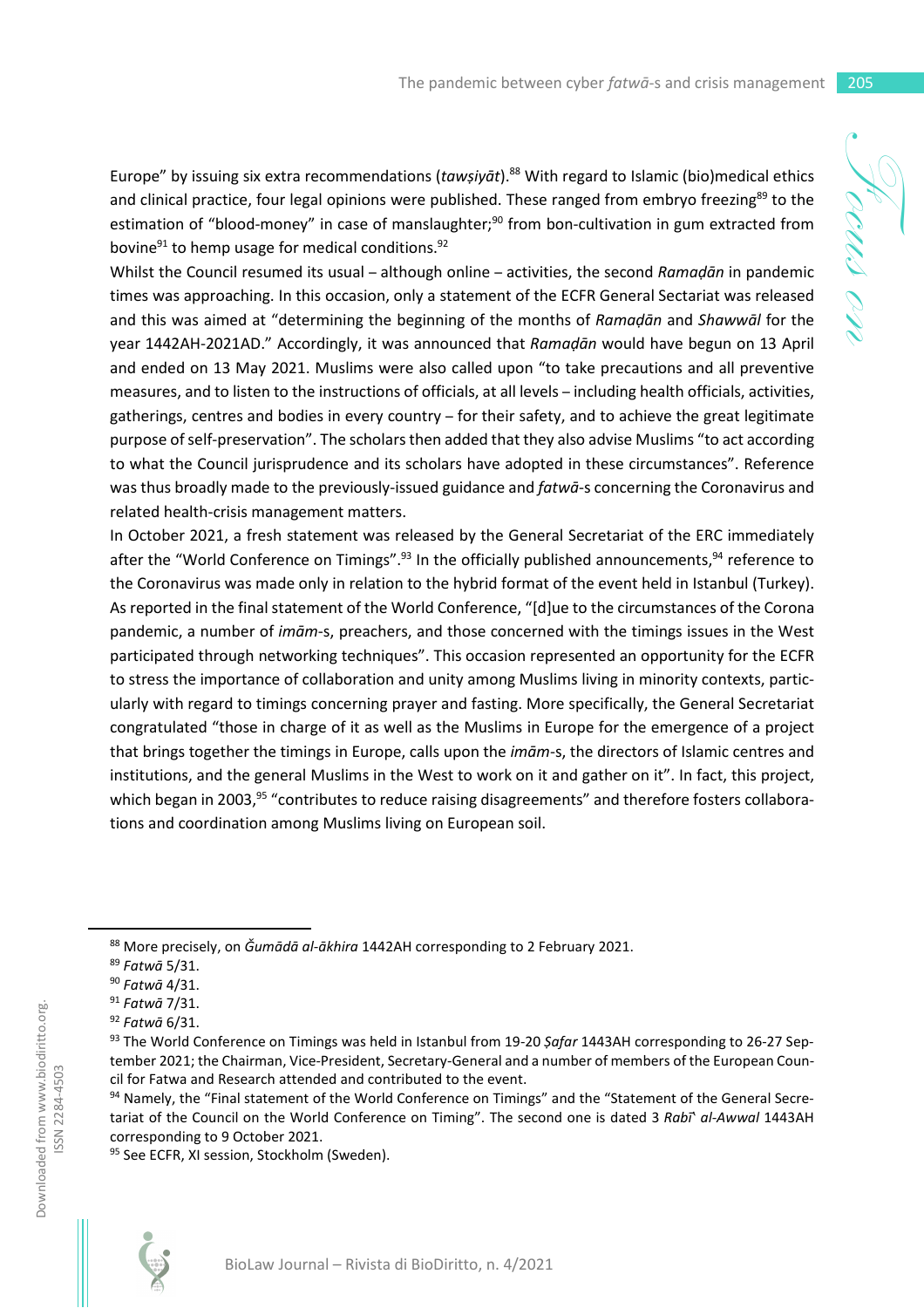### **7. Conclusions**

Focus on It has been highlighted that information and communication technologies have introduced substantial innovation in both the production and consumption of Islamic knowledge.<sup>96</sup> Similarly, Internet, and in particular the World-Wide-Web, profoundly impacts on the manners in which Muslims perceive *Islām* as well as the evolution of Muslim societies and Islamic networks. $97$  The large majority of religious groups and faith-oriented organisations reoccur to global computer networking; nonetheless, it has been stressed that specificities appear to be more difficult to identify with respect to Muslim believers.<sup>98</sup> In real terms, a sort of hierarchy exists in the cyberspace and, despite the spreading of the socalled "wiki-oriented" *Islām*, some bodies are regarded in highly esteem by Muslims and referred to by religious worship centres in the West.<sup>99</sup>

> When specifically investigating the European scenario, the European Council for Fatwa and Research (ECFR) comes into view as an institution that is active in providing guidance for Muslims settled in minority contexts. Since the outburst of the Covid-19 pandemic, in particular, the scholars of the Council promptly provided legal opinions and recommendations specifically addressed to the European Muslim population. Carefully investigating the statements released by the ECFR, the paper shed light upon the matters tackled by the Islamic scholars during the pandemic years 2020 and 2021 by also referring to the guidance issued by the same Islamic institution at the time of the Swine-flu influenza emergency.

> The proposed analysis unveiled that specific attention was firstly paid to explaining the meaning and purposes of calamities and pandemics, and to present the occurring dramatic events as the opportunity for a world-wide ethical and moral resurgence. Analogously to other religious actors and faithbased organisations, thus the Council advanced a global pledge for social cohesion and cooperative actions to confront the persistently spreading disease and its implications. In particular, Muslims were urged to take action on spiritual and pragmatical aspects, simultaneously, as prescribed by Islamic provisions.

> On the spiritual side, congregational worship practices and group prayers were restricted, and pilgrimages were postponed in order to prevent the spreading of the infection, in line with the worldwide enforced guidelines. Muslim believers were however remembered to foster devotional aspects by spending time in supplications and invocations aimed at facilitating the removal of the calamity, and at supporting sick people and healthcare providers, particularly during *Ramaḍān*. Furthermore, a

<sup>99</sup> It should however be mentioned that among Islamic scholars and Muslims intellectuals a number of opponents of the concept of "minority *fiqh"* do exists. For further discussion, see i.a. S. ALBRECHT, *Dār al-Islām revisited: Territoriality in contemporary Islamic legal discourse on Muslims in the West*, Leiden, 2018, 125-164.



Downloaded from www.biodiritto.org. ISSN 2284-4503

Downloaded from www.biodiritto.org ISSN 2284-4503

<sup>&</sup>lt;sup>96</sup> As a result, new public spheres have been created where different concepts of Muslim identity are negotiated. See i.a. V. SISLER, *Cyber counsellors, online fatwas, arbitration tribunals, and the construction of Muslim identity in the UK*, in *Information, Communication & Society*, 14, 8, *Religion and the Internet: Considering the online– offline connection*, 2011, 1136-1159.

<sup>97</sup> G.R. BUNT, *iMulims: Rewiring the house of Islam*, Chapel Hill, 2009.

<sup>98</sup> P.A. SOUKUP, *L'insegnamento Islamico in Internet*, in *La Civiltà Cattolica*, 163, 2, 2012, 451- 462; in English in *Communication Research Trends*, 31, 1, 2012, 24-30. On Italy, see F. MORELLONI, *L'Islam in rete*, in *Contemporanea*, 3, 2006, 567-680.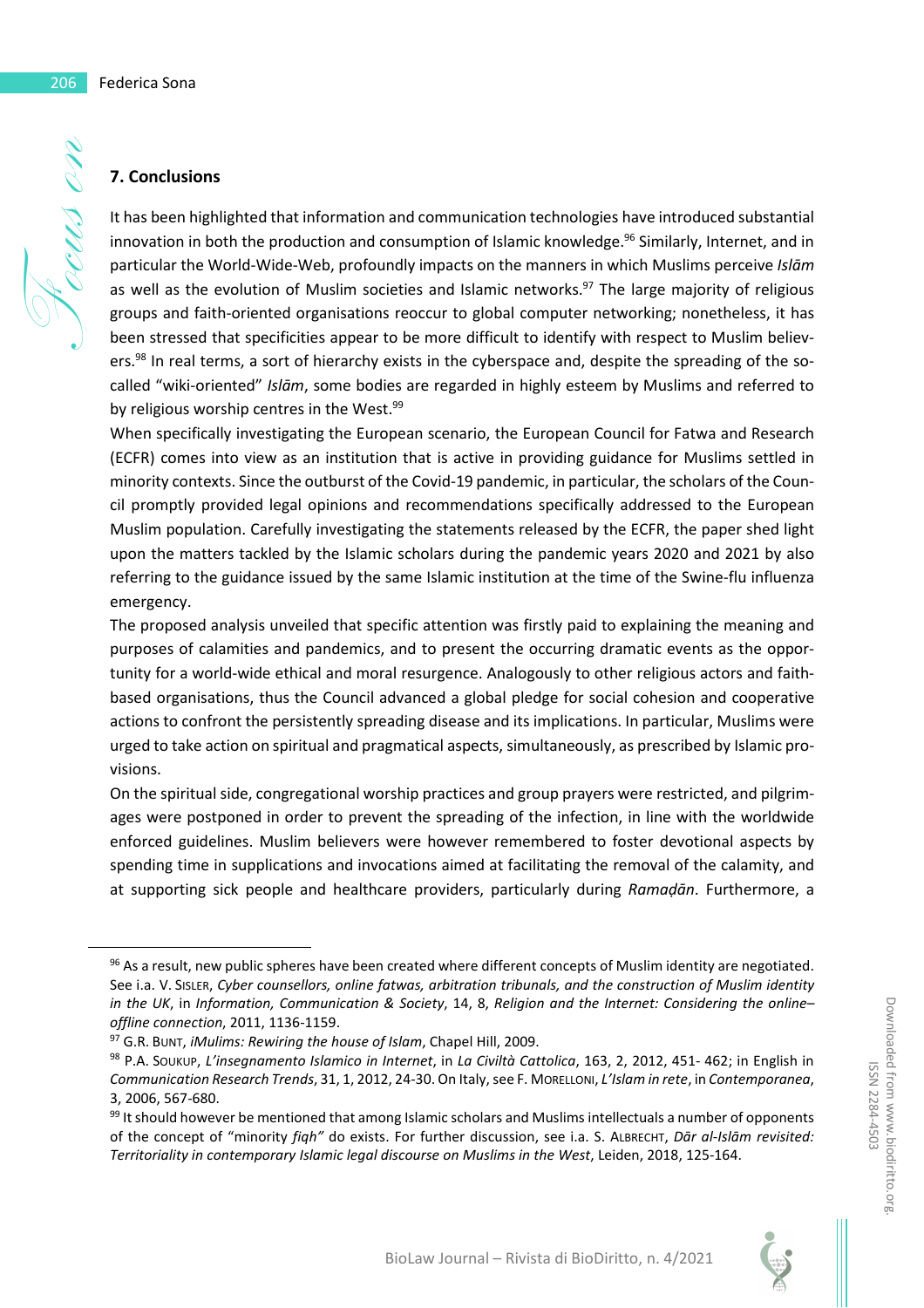religious act such as ritual fasting was described as being helpful in combating the Coronavirus on spiritual level as well as in strengthening the body's immune system.

More pragmatically, Muslims were strongly encouraged to cater for the financial necessities and physical needs of people, depending upon their personal capabilities. By way of illustration, Muslims were invited to support the elderly and to step forward as volunteers. From a financial perspective, it was ruled that the *zakāh* for European mosques and Islamic centres could have been accelerated, and Muslims were to avoid any unnecessary expenses in order for them to support those in needs in addition to hospital facilities.

This pledge for action addressed to all Muslims was also in line with one of the main objective of the ECFR – namely, "Issuing collective *fatwā*-s that meet the needs of Muslims in Europe, solve their problems, and organise their interaction with the European societies, in light of the provisions and purposes of *sharīʿah*".<sup>100</sup> In particular, European Muslims were recommended to interact and cooperate with various institutions and associations, while manifesting altruism and solidarity. Furthermore, Muslim believers were urged to repeatedly adhere by and attentively conform to the official instructions issued by health authorities and State bodies. Local Islamic authorities were then recommended to accompany and guide Muslims in enacting preventive measures and in seizing the community's spiritual and cultural advancement.

Specific attention was also paid to the so-called "fake news" since Muslims were recommended not to foster rumours and hearsay regarding the Coronavirus and the vaccines. In addition, gratitude and appreciation towards healthcare professionals, clinicians, nurses, caregivers and biomedical researchers was voiced by the ECFR, whilst praising the role globally played by Muslim scientists in battling against the virus and in identifying effective medical treatments and the vaccines.

When examining the activities of the ECFR during the years 2020 and 2021, it becomes evident that the approach followed by the Council resonates the four concepts that have been identified as the crisis and disaster management theory compliant to Islamic principles.<sup>101</sup> More specifically, the Council scholars appear to have followed the recommended scientific method in dealing with the Covid-19 emergency. First of all, the crisis was not presented as evil, rather a positive outlook was embraced by describing the threats as drivers of change and opportunities for the collective humankind. The Council showed effective communication skills in providing guidance and in stressing precautionary actions aimed at protecting people from pathogens. Lastly, the ECFR fostered both cooperation and altruism. Presently, the effects and impacts of the Coronavirus on European Muslims have been managed by the Islamic scholars and the negative consequences have been contained to the extent possible. The next stages of this pandemic and its potential contingencies are still unknown, however, since late 2020, the Council resumed its *quasi* ordinary activities by issuing *fatwā-s* and recommendations on broader topics (such as financial and biotechnology-related issues), as it used to do during non-healthemergency times. This indicates that the once new anti-pandemic norms have been in some way

<sup>&</sup>lt;sup>101</sup> The four concepts are the crisis management strategies and stages, as well as the characteristics and the role of a leader during the crisis management process. The methodology consists in applying the grounded theory approach and studying the data on crisis management in *Islām*. See N.A. AL EID, A.A. BOSHRA, *Crisis and disaster management in the light of the Islamic approach: Covid-19 pandemic crisis as a model*, in *Journal of Public Affairs*, 20, 4, 2020, 1-14.



Downloaded from www.biodiritto.org. ISSN 2284-4503

Downloaded from www.biodiritto.org. SSN 2284-4503

<sup>100</sup> ECFR Object No. 2, see *supra* footnote 10.